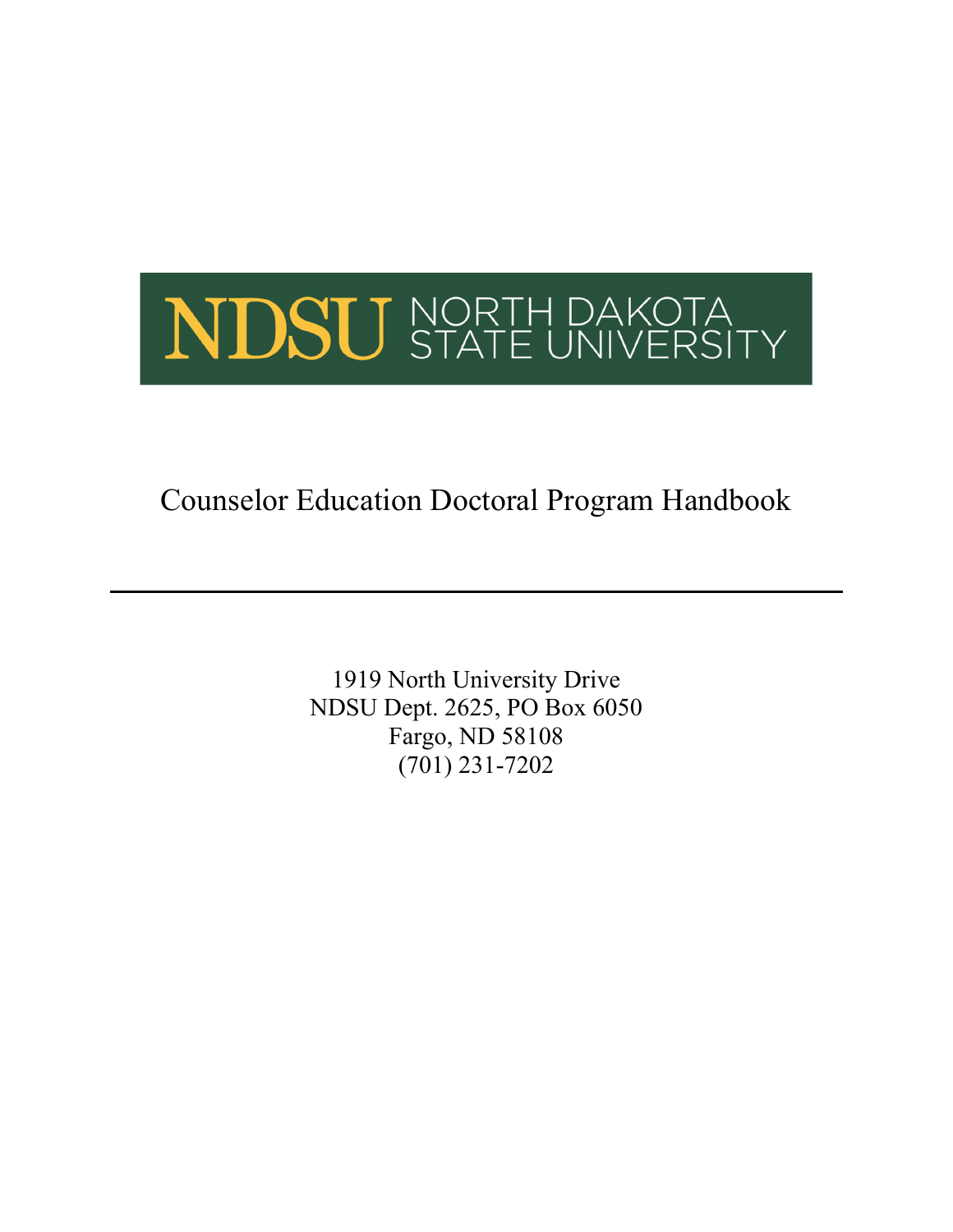February 18, 2022

To Students and Prospective Students:

Welcome to the Counselor Education Doctoral Program at North Dakota State University.

The *Counselor Education Doctoral Program Handbook* serves as a guide with valuable information for you as a current or prospective student. It was developed and revised on the basis of student recommendations and years of faculty experience.

The *Counselor Education Doctoral Program Handbook* is regularly updated. We value your feedback about program procedures, policies, and practices, so be sure to discuss any potential changes with your advisor. Counselor Education Program Faculty members honor your opinions and depend on you to keep us informed about how the program is serving you.

If, after reading the *Handbook*, you have questions, please contact one of the faculty members in person or by e-mail or phone.

Sincerely,

Professor Associate Professor

Todd F. Lewis, Ph.D., LPC Professor Clinical Mental Health Counseling Coordinator

Jessica Danielson, Ph.D., LPCC-S, NCC Jodi L. Tangen, Ph.D., NCC, ACS Assistant Clinical Professor Associate Professor Clinical & Field Experience Coordinator Program Coordinator

Jill R. Nelson, Ph.D. Carol Buchholz Holland, Ph.D., NCC Doctoral Program Coordinator School Counseling Coordinator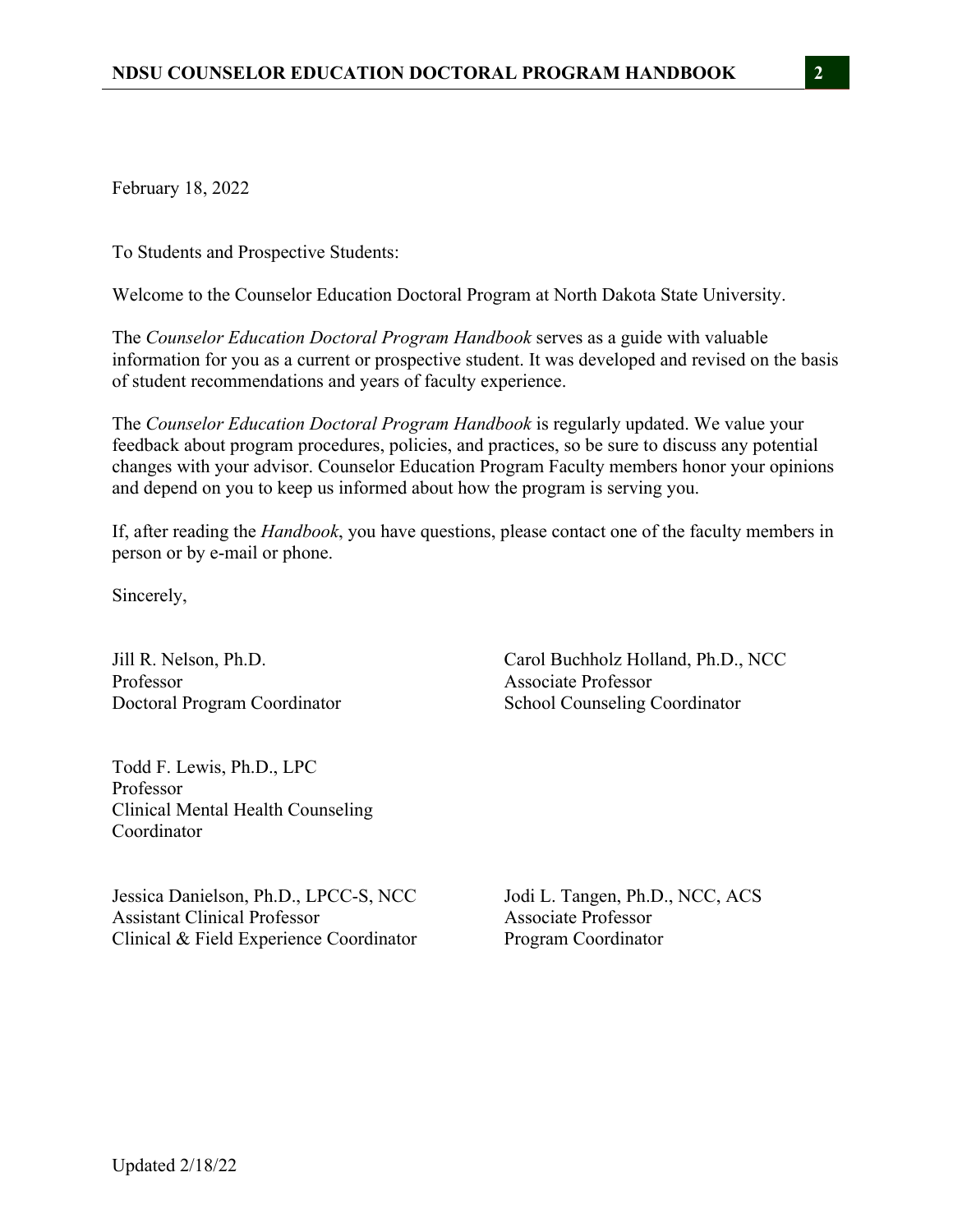#### **RESERVATION OF RIGHTS**

Every effort is made to provide accurate and current information; however, the Counselor Education Faculty members reserve the right to change the policies, procedures, and practices of the program at any time, including those policies related to admission, instruction, and graduation. The right to add or delete courses, change program criteria, alter course content, adjust timelines, and impose or increase fees is similarly reserved. In some cases, requirements for the program and prerequisites for courses offered are effective even if they are not listed in this handbook. All such changes are effective at such times that the proper authorities determine, and may not only apply to prospective students, but also to those who already are enrolled in the program.  $\sim$  Counselor Education Faculty

#### **DISCLAIMER**

Catalogs and bulletins of educational institutions are usually prepared by faculty committees or administrative officers for the purpose of furnishing prospective students and other interested persons with information about the institutions that issue the same. Announcements contained in such printed materials are subject to change without notice and may not be regarded in the nature of binding obligations on the institution or the State. In times of changing conditions, it is especially necessary to have this definitely understood.  $\sim$  State Board of Higher Education

#### **EQUAL OPPORTUNITY INSTITUTION**

North Dakota State University is fully committed to equal opportunity in employment decisions and educational programs and activities, in compliance with all applicable federal and state laws and including appropriate affirmative action efforts, for all individuals without regard to race, color, national origin, religion, sex, disability, age, Vietnam Era Veterans status, sexual orientation, status with regard to marriage or public assistance, or participation in lawful activity off the University's premises during non-working hours which is not in direct conflict with the essential business-related interests of the University.  $\sim$  North Dakota State University

#### **NON-DISCRIMINATION POLICY**

North Dakota State University does not discriminate on the basis of age, color, disability, expression/identity, gender, genetic information, marital status, national origin, public assistance status, race, religion, sex, sexual orientation, or status as a U.S. veteran.

 $\sim$  North Dakota State University

#### **STUDENTS WITH DISABILITIES**

Any students with disabilities or other special needs, who need special accommodations in this course, are invited to share these concerns or requests with the instructor and contact the Disability Services Office (www.ndsu.edu/disabilityservices) as soon as possible.

#### **LAND ACKNOWLEDGEMENT**

We collectively acknowledge that we gather at NDSU on the traditional land of the Anishinaabe, Dakota, Lakota, and Nakota peoples in addition to many diverse Indigenous People still connected to this land. We honor with gratitude the land itself and the people who have stewarded it through generations. As a land grant institution, we are committed to continuing to learn how to be better stewards of this land as well as building strong, trusting relationships with our Indigenous Peoples of this region.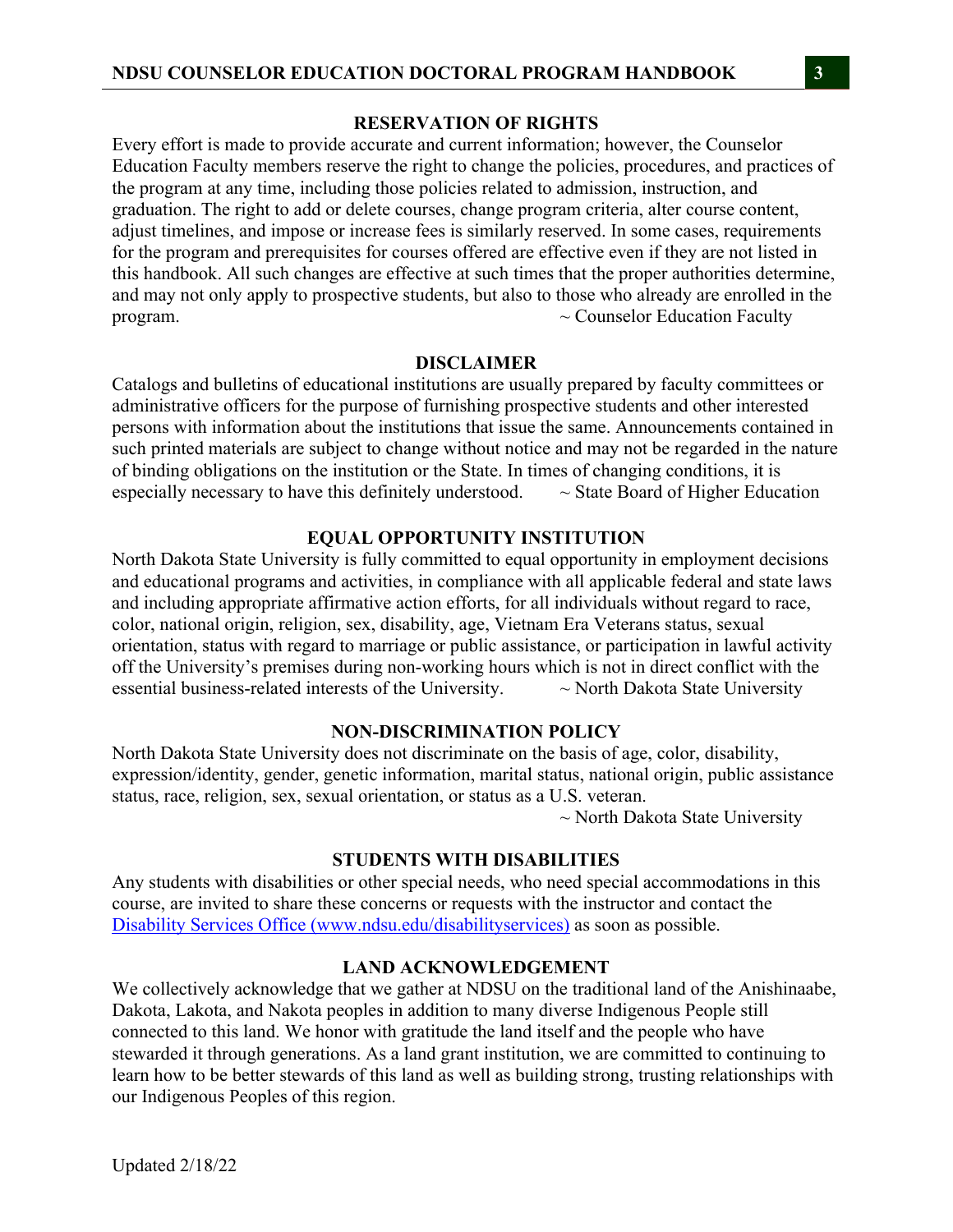# **TABLE OF CONTENTS**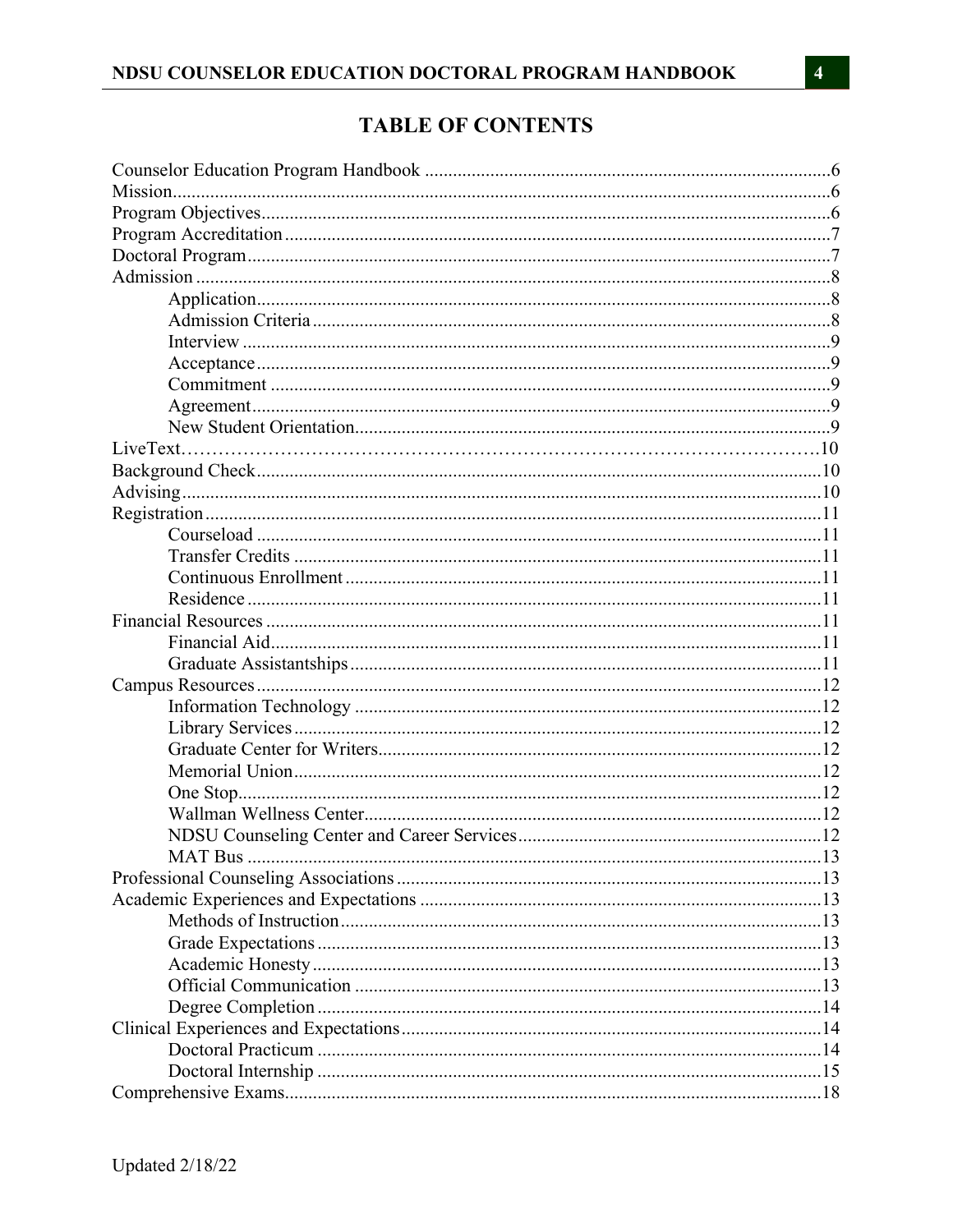| Graduate School Representative/Outside Doctoral Committee Member 20 |  |
|---------------------------------------------------------------------|--|
|                                                                     |  |
|                                                                     |  |
|                                                                     |  |
|                                                                     |  |
|                                                                     |  |
|                                                                     |  |
|                                                                     |  |
|                                                                     |  |
|                                                                     |  |
|                                                                     |  |
|                                                                     |  |
|                                                                     |  |
|                                                                     |  |
|                                                                     |  |
|                                                                     |  |
|                                                                     |  |
|                                                                     |  |
|                                                                     |  |
|                                                                     |  |
|                                                                     |  |
|                                                                     |  |
|                                                                     |  |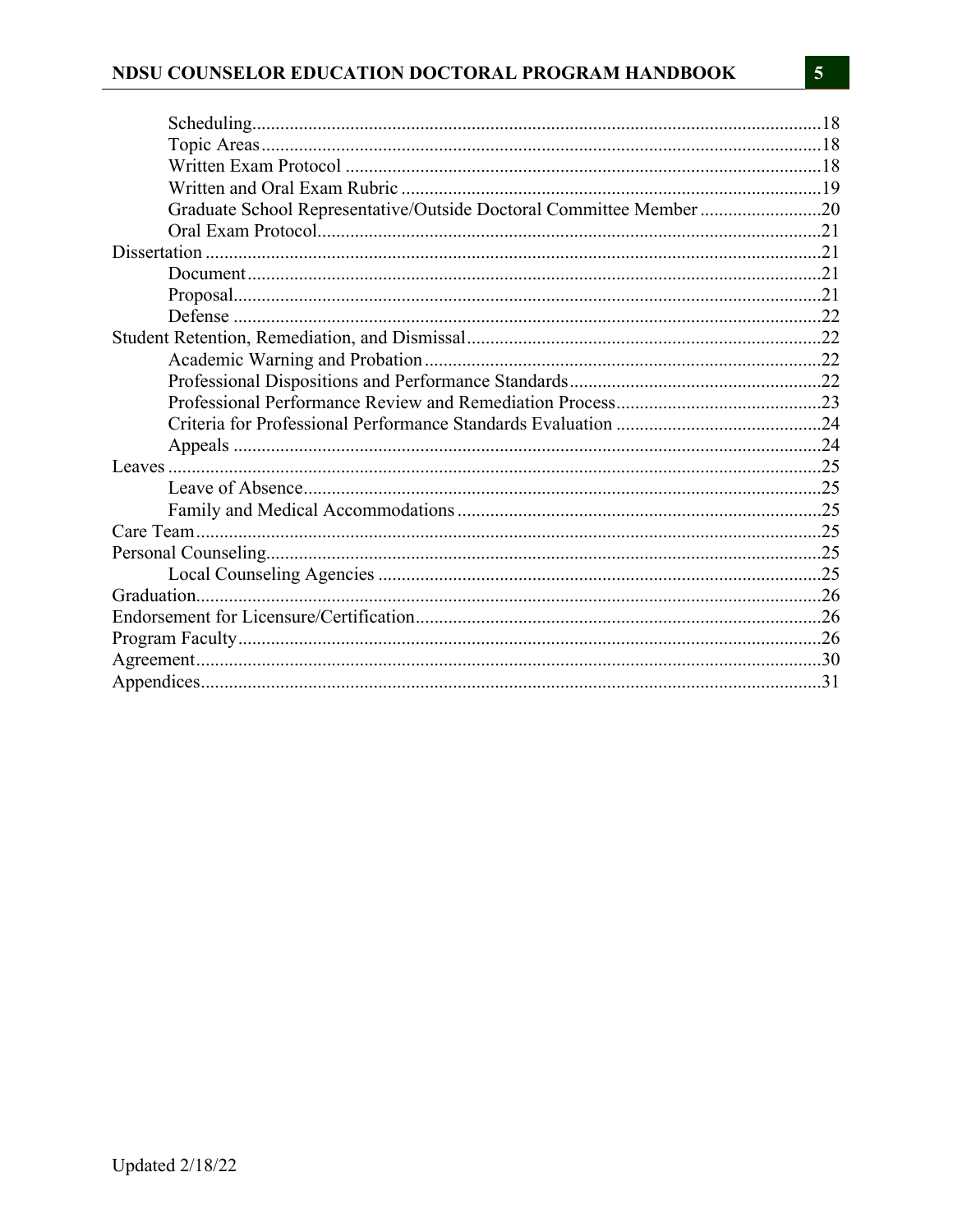#### **COUNSELOR EDUCATION PROGRAM HANDBOOK**

The North Dakota State University (NDSU) Counselor Education Program (CNED) is housed within the School of Education and is located in the College of Human Sciences and Education. Master of Education (M.Ed.) and Master of Science (M.S.) degrees in both Clinical Mental Health Counseling and School Counseling are offered, along with a Doctor of Philosophy Degree (Ph.D.) in Counselor Education and Supervision. The NDSU Counselor Education Program is the only CACREP-accredited program in North Dakota and is known in the region for high quality.

## **MISSION**

The mission of the NDSU counselor education program is to graduate students who possess the appropriate academic preparation, clinical skills, dispositions, and personal growth to excel as professional counselors and counselor educators. Our priorities focus on relational practices, teaching, research/scholarly activities, and service. The overall goal is to instill in students a commitment to life-long learning and professional counselor practice that integrates theory, ethically and culturally appropriate counseling strategies, research, and specific professional setting expectations. The standards promulgated by our accrediting body, CACREP, and a variety of professional associations guide the program's curriculum and objectives.

#### **PROGRAM OBJECTIVES**

The NDSU counseling faculty expect students to:

- 1. Demonstrate knowledge of core areas of counseling, including helping relationships, group dynamics, professional orientation, research and evaluation, appraisal of individuals, human development, career, and social and cultural diversity
- 2. Articulate a sound theoretical foundation and identity as a counselor
- 3. Engage in self-awareness activities and reflection
- 4. Apply ethical standards in clinical practices
- 5. Increase knowledge of diverse populations and cultural differences
- 6. Utilize appropriate and varied strategies and interventions when working with clients
- 7. Engage in research practices and integrate scholarly artifacts into professional development
- 8. Collaborate with community and state partners, and other stakeholders to provide services to diverse populations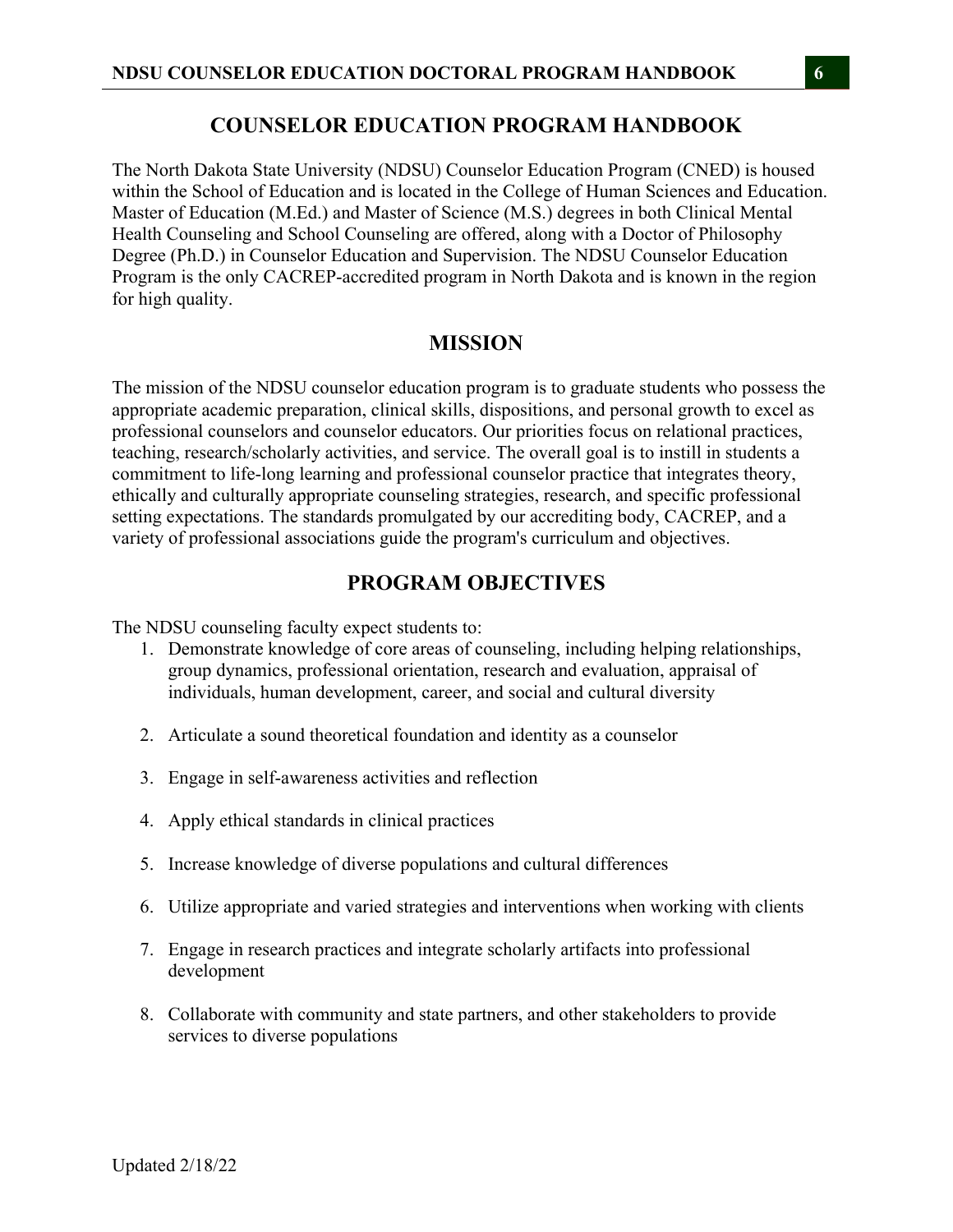## **PROGRAM ACCREDITATION**

The Clinical Mental Health Counseling Program, the School Counseling Program, and the Ph.D. in Counselor Education and Supervision are accredited by the Council for the Accreditation of Counseling and Related Educational Programs (CACREP) and approved by the North Dakota State Board of Higher Education. Attending an accredited program is essential to a quality learning experience and will increase job opportunities for graduates. Additionally, NDSU is accredited by the Higher Learning Commission (HLC).

In addition to our specific goals and outcomes, we have established program objectives and key performance indicators related to the CACREP standards. Our PhD program accreditationspecific key performance indicators include the following:

- 1. Counseling: Students will demonstrate an understanding of ethical and culturally relevant counseling in multiple settings.
- 2. Supervision: Students will demonstrate an understanding of theoretical frameworks and models of clinical supervision.
- 3. Teaching: Students will demonstrate an understanding of pedagogy and teaching methods relevant to counselor education.
- 4. Research and Scholarship: Students will demonstrate an understanding of research and research questions appropriate for professional research and publication.
- 5. Leadership and Advocacy: Students will demonstrate an understanding of theories and skills of leadership.

*\*Information on CACREP standards can be found in the Appendix.*

## **DOCTORAL PROGRAM**

Academic preparation and professional experiences for the doctoral degree are designed to prepare students to become knowledgeable counselor educators, formidable leaders and advocates, competent researchers, and/or advanced counselors and supervisors in a variety of settings. More specifically, the doctoral program prepares students to be competent in five areas, as outlined by CACREP:

- 1. Counseling
- 2. Supervision
- 3. Teaching
- 4. Research and Scholarship
- 5. Leadership and Advocacy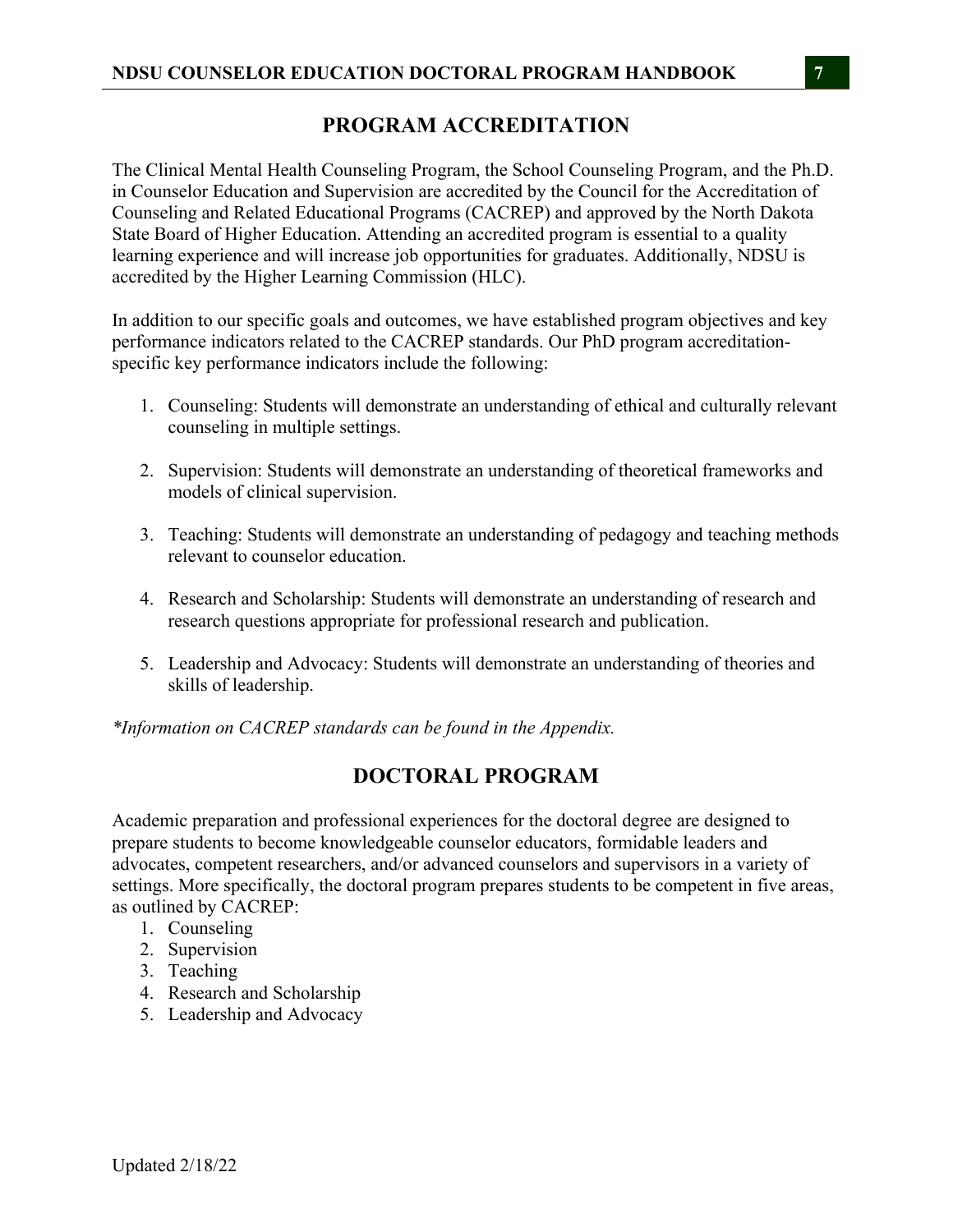## **ADMISSION**

The Counselor Education Program welcomes applications from all persons who meet the entrance requirements and highly encourages members of culturally-diverse groups to apply.

#### **APPLICATION**

The application priority deadline is February  $1<sup>st</sup>$  (hard deadline is April  $1<sup>st</sup>$ ) of each year for admission the following fall semester. Students are admitted once per year.

Required documents for graduate admission application for the NDSU Counselor Education and Supervision doctoral program include:

- A completed application (including official transcripts from all colleges/universities where coursework was completed)
- Curriculum vitae or resume
- Personal and professional references
- A detailed statement of purpose

Applications can be obtained online at https://www.ndsu.edu/gradschool/apply

### **ADMISSION CRITERIA**

In order to be considered for admission to the program, applicants must:

- Meet graduate school minimum requirements for admission and have evidence of academic aptitude for doctoral-level study.
- Have a master's degree in counseling, or a closely related field that closely aligns with CACREP standards. Graduates from CACREP-accredited programs receive preference. Students with master's degrees from non-CACREP accredited programs may be considered, but they must meet all CACREP requirements for a master's degree prior to taking related core doctoral classes.
- Previous professional experience.
- Show evidence of fitness for the counseling profession, including self-awareness and emotional stability during interactions with faculty and other students that occur in the interview process.
- Show evidence of excellent oral and written communication skills, and professional potential by submitting a statement of purpose essay. The applicant's statement of purpose should address: (1) goals for obtaining a doctoral degree, (2) professional experience, (3) research interests, and (4) potential for scholarship, professional leadership, and advocacy.
- Show evidence of cultural sensitivity and awareness.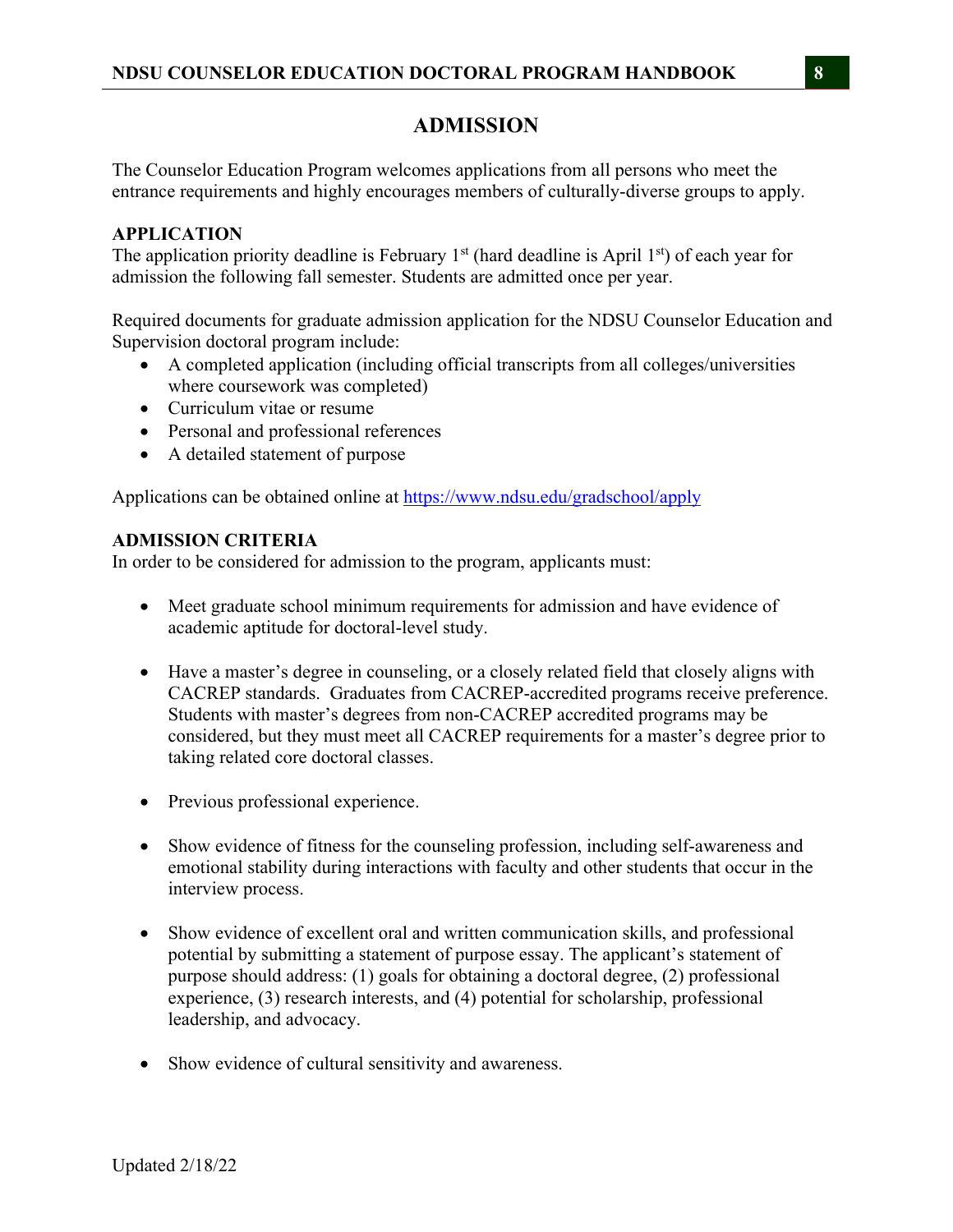- Understand and comply with the American Counseling Code of Ethics (or ASCA ethical standards where appropriate).
- Sign a disclosure statement regarding activities which may be deemed inappropriate by professional and/or ethical standards.
- Complete all international student requirements, where appropriate.

### **INTERVIEW**

If a prospective doctoral student's application demonstrates potential, faculty members will invite the individual to an on-campus interview. During the interview, students will gain more information about the Counselor Education Program, participate in an individual interview and a group interview, and meet with current students and faculty members. After the interview, faculty members will make admissions and advising recommendations to the Graduate School, and students will be notified of their status. In accordance with CACREP standards, the Counselor Education Program faculty members assess prospective students' (a) career goals, (b) aptitude for graduate-level work, (c) potential ability to form relationships, and (d) respect for cultural differences when making admissions decisions. If the faculty members determine additional information is needed regarding an applicant's background, the applicant will be asked to sign a release so needed information may be obtained.

### **ACCEPTANCE**

Admitted students should become familiar with the University, the Graduate School (*NDSU Graduate Bulletin*), and the Counselor Education Program policies, procedures, and timelines. If, after being accepted to the program, students exhibit unprofessional conduct, faculty members may rescind their acceptance into the program. All faculty decisions are final.

## **COMMITMENT**

Students who agree to be a part of the Counselor Education Program must fully commit themselves to their growth – both academically and personally. This level of commitment requires students' utmost attention, and thus, faculty members discourage students from enrolling in other graduate programs at the same time.

#### **AGREEMENT**

Upon acceptance to the program and *before* students start their first classes, they are required to read, sign, and submit the agreement (copy located at the conclusion of this handbook). You can find an electronic copy of the agreement on the website. This agreement attests that students have read the *Counselor Education Doctoral Program Handbook* and the *NDSU Graduate Bulletin* and agree to adhere to the policies included therein. Failure to sign and submit this *Agreement* may result in disciplinary action.

#### **NEW STUDENT ORIENTATION**

In the first semester, orientation information is embedded in doctoral students' courses. Faculty members discuss the handbook, outline professional and ethical expectations, and review professional options.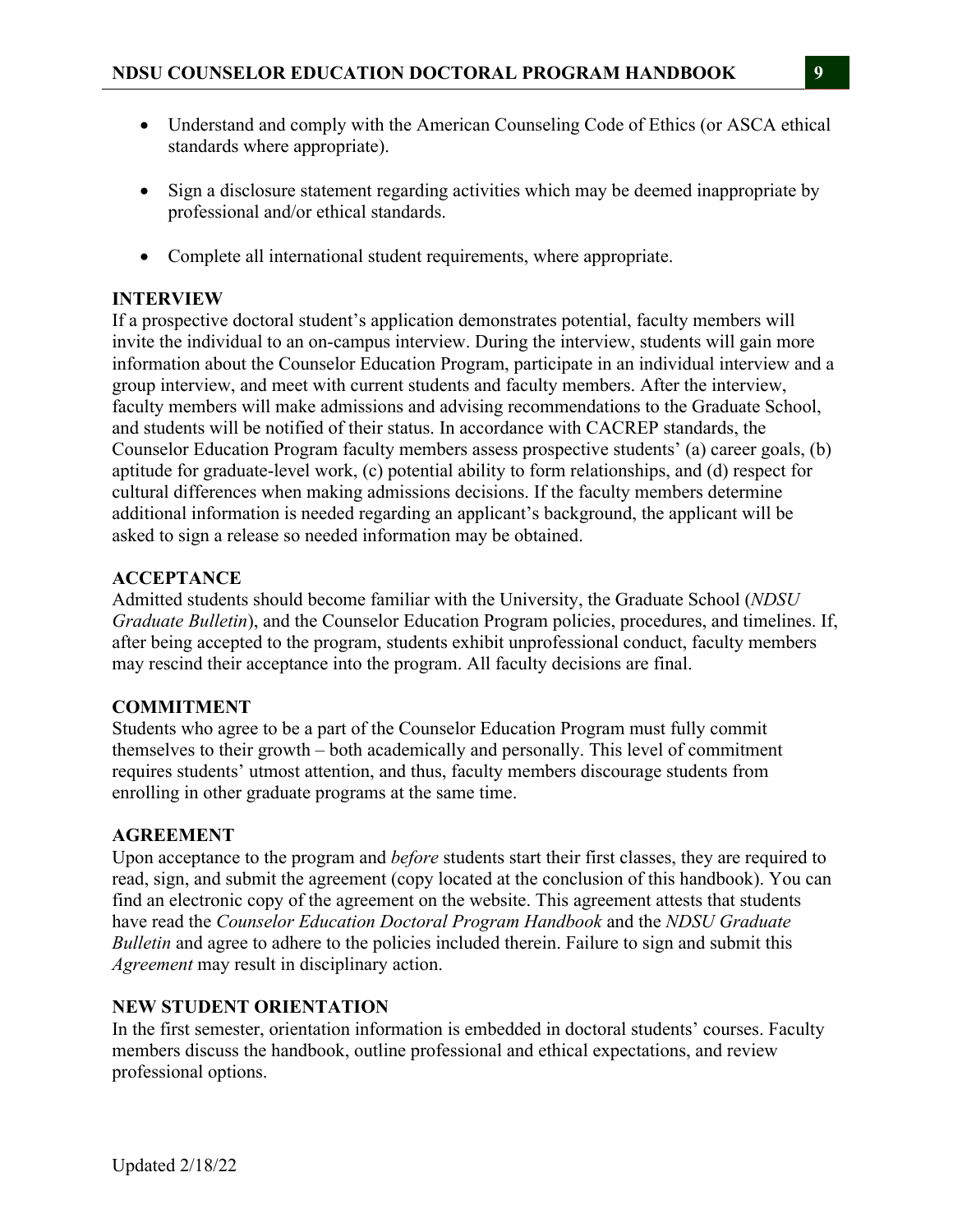### **NDSU COUNSELOR EDUCATION DOCTORAL PROGRAM HANDBOOK 10**

## **LIVETEXT**

To ensure that we – as a counselor education program – are meeting our standards for CACREP accreditation, we track students' progress using the software program LiveText. Upon admission to the program, students are required to purchase a subscription (costs around \$125) to LiveText for the duration of their time in the program.

Visit to the LiveText website https://www.livetext.com/ and purchase the *Student Edition Field Experience Edition*. (You do not need the 360 option.) Throughout students' time in the program, they will be required to upload various assignments, projects, and assessments that demonstrate their knowledge of the accreditation standards.

## **BACKGROUND CHECK**

Before students enter the program, they must undergo a complete criminal background check (costs around \$45). This ensures that their background meets the appropriate requirements to obtain counseling licenses and/or credentials. Students who are concerned about the background check should discuss these concerns with their advisor. The field experience coordinator will provide more information about completing the background check.

\*If at any time during the program, a student is found guilty of a legal offense (other than a minor traffic accident) or is the subject of a Title IX investigation, the student should immediately report this to faculty members.

## **ADVISING**

Upon admission to the program, students are assigned to a temporary Counselor Education faculty advisor. Once students learn more about the other faculty members, they may choose their permanent advisor and dissertation chair. The advisor assists students in developing their individual programs, exploring research interests, selecting Practicum and Internship sites, selecting site supervisors, directing and overseeing dissertation research, and responding to other student needs that may arise.

As soon as possible, students should meet with their advisors to develop a *Plan of Study*. This plan must be approved by the Head of the School of Education, the Dean of the College of Human Sciences and Education, and the Graduate Dean. Extension courses and workshop credits cannot be applied to the graduate degree. Individual studies may be designed for the special interests of students; however, such courses must have prior approval by the student's advisor.

The advisor does not relieve students of their responsibility for meeting program requirements, including university and graduate school procedures. Consultation with an advisor can assist a student in eliminating problems that could delay successful completion of the program. However, students are also expected to develop a thorough understanding of the program and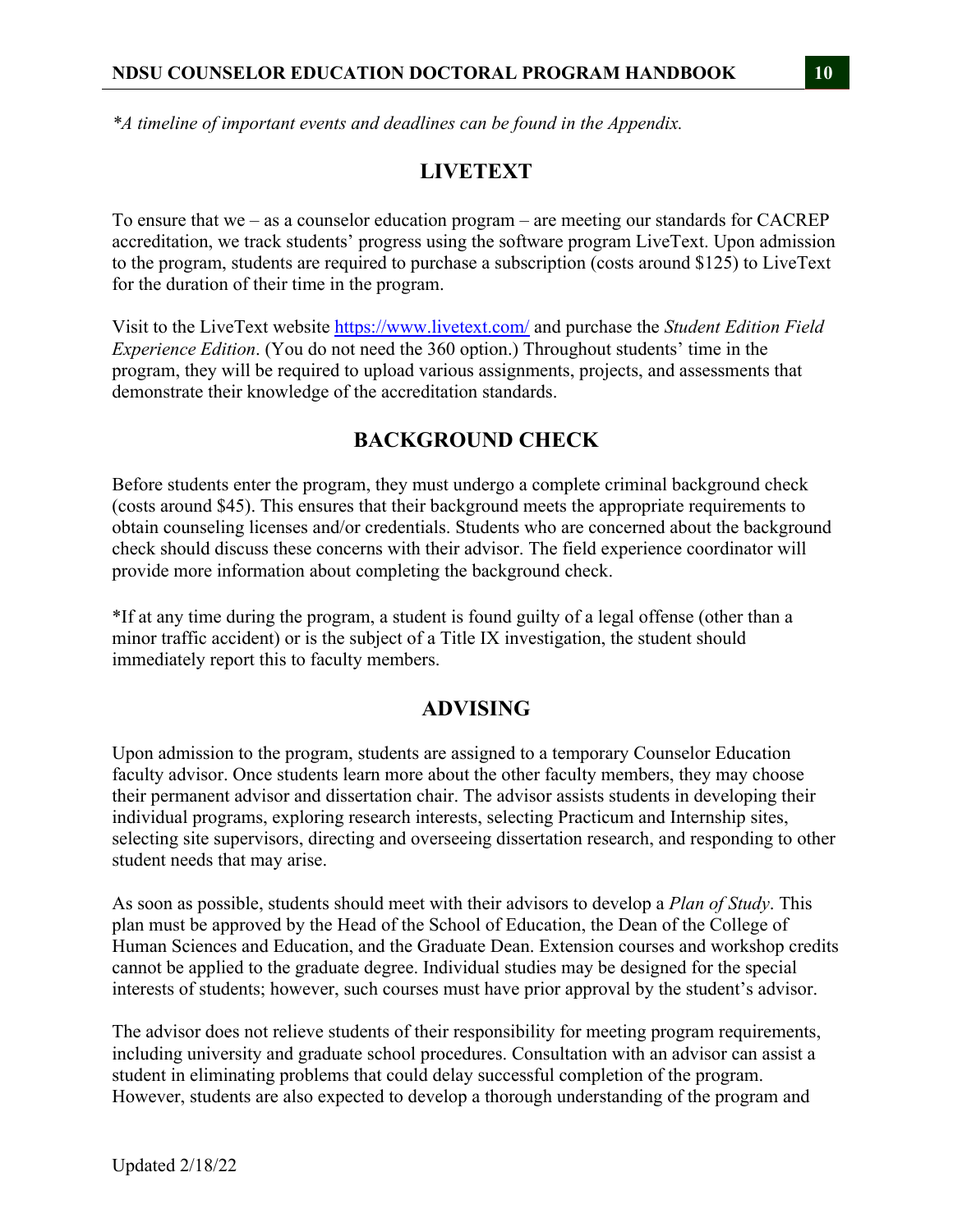associated expectations. Student should refer to the *Timeline* (see the Appendix) to successfully complete all requirements for the doctoral degree.

Students who wish to change advisors are expected to discuss this change with their present advisor and must be accepted by the new advisor. A form for this process is titled *Request to Form or Change Supervisory Committee* and can be found here: https://www.ndsu.edu/gradschool/current\_students/forms

# **REGISTRATION**

After being accepted into the Counselor Education Program, students should familiarize themselves with the academic regulations found in the *NDSU Graduate Bulletin* and register to receive credit for courses*.* Information regarding registration is available through the Registrar and schedules can be obtained on our website.

## **COURSELOAD**

The Graduate School policy states that 9 graduate semester credits constitute full-time graduate study. Students wishing to take more than 15 graduate credits in a semester must have approval from the Department Chair and Dean of the Graduate College. Students' course loads should be determined by their ability and time availability. It is important to remember that graduate school courses can require extensive reading, experiential learning, and research.

## **TRANSFER CREDITS**

A maximum of 12 graduate semester credits may be transferred from other accredited graduate programs. Students must consult with their advisors and review the *NDSU Graduate Bulletin*  before incorporating transfer credits into their plans of study.

## **CONTINUOUS ENROLLMENT**

Students are expected to maintain continuous enrollment. Counselor Education students who return to the program within one year of withdrawal are not required to reapply for admission, but they should obtain approval from the faculty prior to doing so. Students who have not taken classes for two years must apply for readmission and are subject to any new program requirements.

## **RESIDENCE**

Doctoral students must complete at least one year of the doctoral program in residence at North Dakota State University. See the *NDSU Graduate Bulletin* for more detailed information.

# **FINANCIAL RESOURCES**

## **FINANCIAL AID**

Students are encouraged to meet with their advisors to discuss financial aid options. Financial aid information can be found on the NDSU website at: https://www.ndsu.edu/onestop/finaid/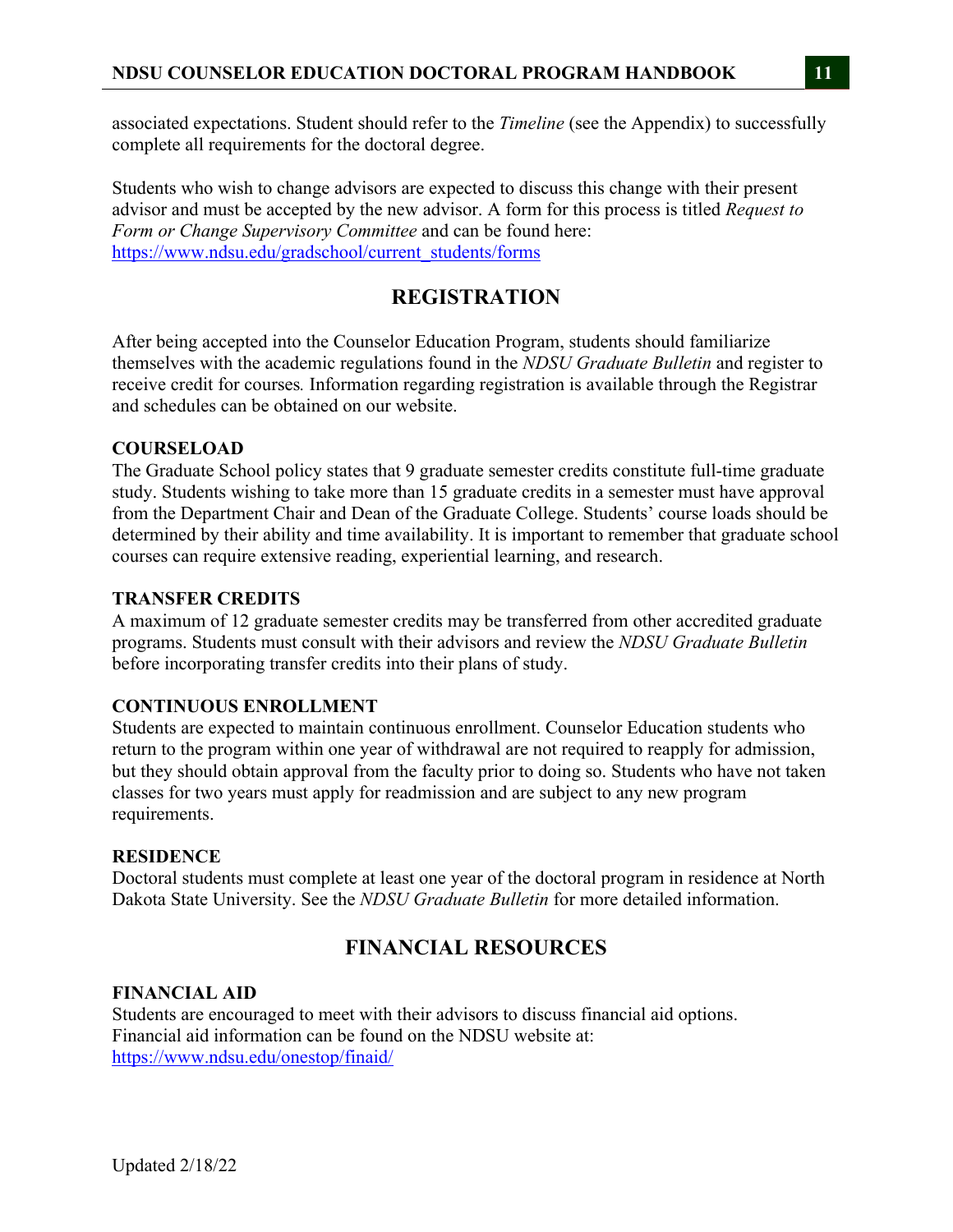### **GRADUATE ASSISTANTSHIPS**

Graduate assistantships are available through various academic departments and offices throughout the campus. The Counselor Education Program offers two. However, they typically are not available for first-year students and doctoral students are preferred. There are two ways to learn about available positions. First, the academic assistant sends out position announcements via email as soon as they arrive. The second way to learn about them is directly from departments by searching the NDSU website. Typing "graduate assistantship" into the search box on the NDSU start homepage will generate the largest number of results. Students are also encouraged to discuss their options with their advisors. Students who secure graduate assistantships must maintain a 3.0 or better GPA and register for at least 5 graduate credits each semester.

## **CAMPUS RESOURCES**

North Dakota State University provides a number of resources to graduate students. Students are encouraged to become familiar with and take advantage of these resources.

#### **INFORMATION TECHNOLOGY**

A number of hardware and software resources, along with technical support, are provided by the Information Technology Center. Students can access the center at: https://www.ndsu.edu/its/

#### **LIBRARY SERVICES**

The NDSU Library offers a variety of print and electronic material for students' research, coursework, and general knowledge. They also help students with literature reviews. Students can learn more about the library at: https://library.ndsu.edu/

#### **GRADUATE CENTER FOR WRITERS**

The Graduate Center for Writers provides graduate students with assistance in composing papers for class or manuscripts for publication. Students can learn more about the center at: https://www.ndsu.edu/cfwriters/

#### **MEMORIAL UNION**

The Memorial Union provides dining services, shopping services at the NDSU Bookstore, entertainment, meeting rooms, banking services, and multicultural activities, to name a few. Students can learn more about the Memorial Union at: https://www.ndsu.edu/mu/

#### **ONE STOP**

One Stop is a service center in the Memorial Union that provides information about tuition, financial aid, registration, bill payments, and more. Students can learn more about One Stop at: https://www.ndsu.edu/onestop/

#### **WALLMAN WELLNESS CENTER**

The Wallman Wellness Center is free for students and provides wellness education and resources, fitness equipment and facilities, and recreational programs. Students can learn more about the Wallman Wellness Center at: https://www.ndsu.edu/wellness/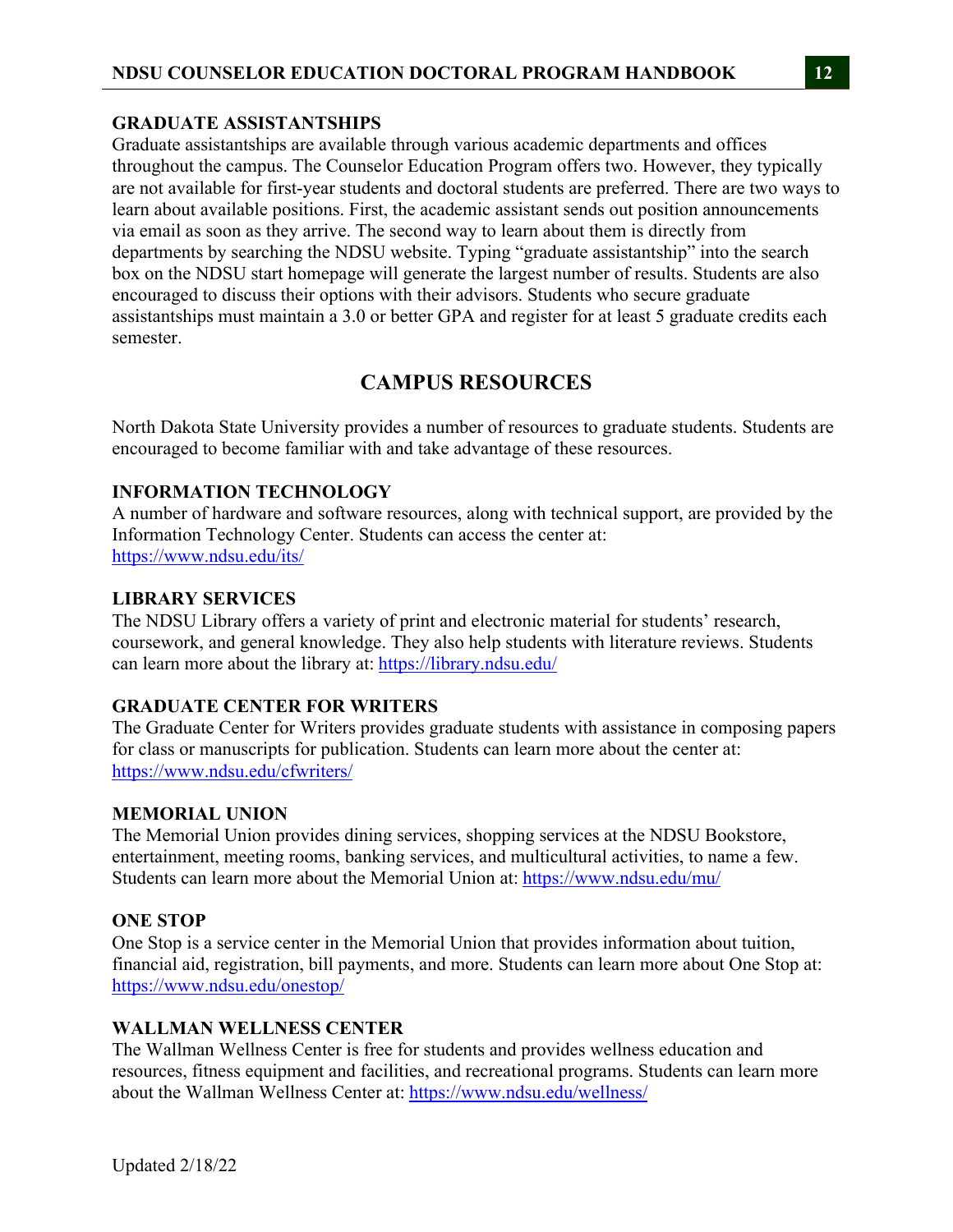## **NDSU COUNSELING CENTER AND CAREER SERVICES**

The NDSU Counseling Center provides a variety of free counseling services to students, while career services provide internship/job application material review, interview skill development, and career exploration. Students can learn more about these services at: https://www.ndsu.edu/counseling/ and https://career-advising.ndsu.edu

### **MAT BUS**

The MAT bus provides transportation on-campus, between campus locations, and in the Fargo-Moorhead community. Students receive free MAT bus transportation services on and off campus when using their NDSU ID card. Students can learn more about MAT Bus at: https://www.ndsu.edu/parking/matbus\_transit/

# **PROFESSIONAL COUNSELING ASSOCIATIONS**

Developing a strong professional identity as a counselor and counselor educator is an important part of being a doctoral student. Students are encouraged to join counseling associations and subdivisions appropriate to their career choices. Furthermore, students are encouraged to participate in state, regional, national, and/or international professional counseling conferences during their time in the program. Examples of relevant counseling associations are listed below.

| <b>American Counseling Association</b>       | Association for Counselor Education & Supervision |
|----------------------------------------------|---------------------------------------------------|
| https://www.counseling.org/                  | http://www.acesonline.net/                        |
| <b>American School Counselor Association</b> | American Mental Health Counselors Association     |
| https://www.schoolcounselor.org/             | http://www.amhca.org/                             |
| ND School Counselors Association             | ND Counseling Association                         |
| http://www.ndsca.us/                         | http://www.ndcounseling.org/                      |
| Association for Specialists in Group Work    | Chi Sigma Iota                                    |
| https://www.asgw.org/                        | https://www.csi-net.org/                          |

# **ACADEMIC EXPERIENCES AND EXPECTATIONS**

#### **METHODS OF INSTRUCTION**

All courses are offered on the NDSU campus and some courses are also available at various sites across the state/world through the Interactive Video Network and/or Zoom. Class sizes are kept small (maximum of around 20 students) to ensure more personalized and individualized attention. Clinical courses include fewer students. A variety of instructional methods are utilized in academic courses including, but not limited to, role plays, lectures, readings, presentations, written reflections, group collaboration, experiential exercises, and discussions.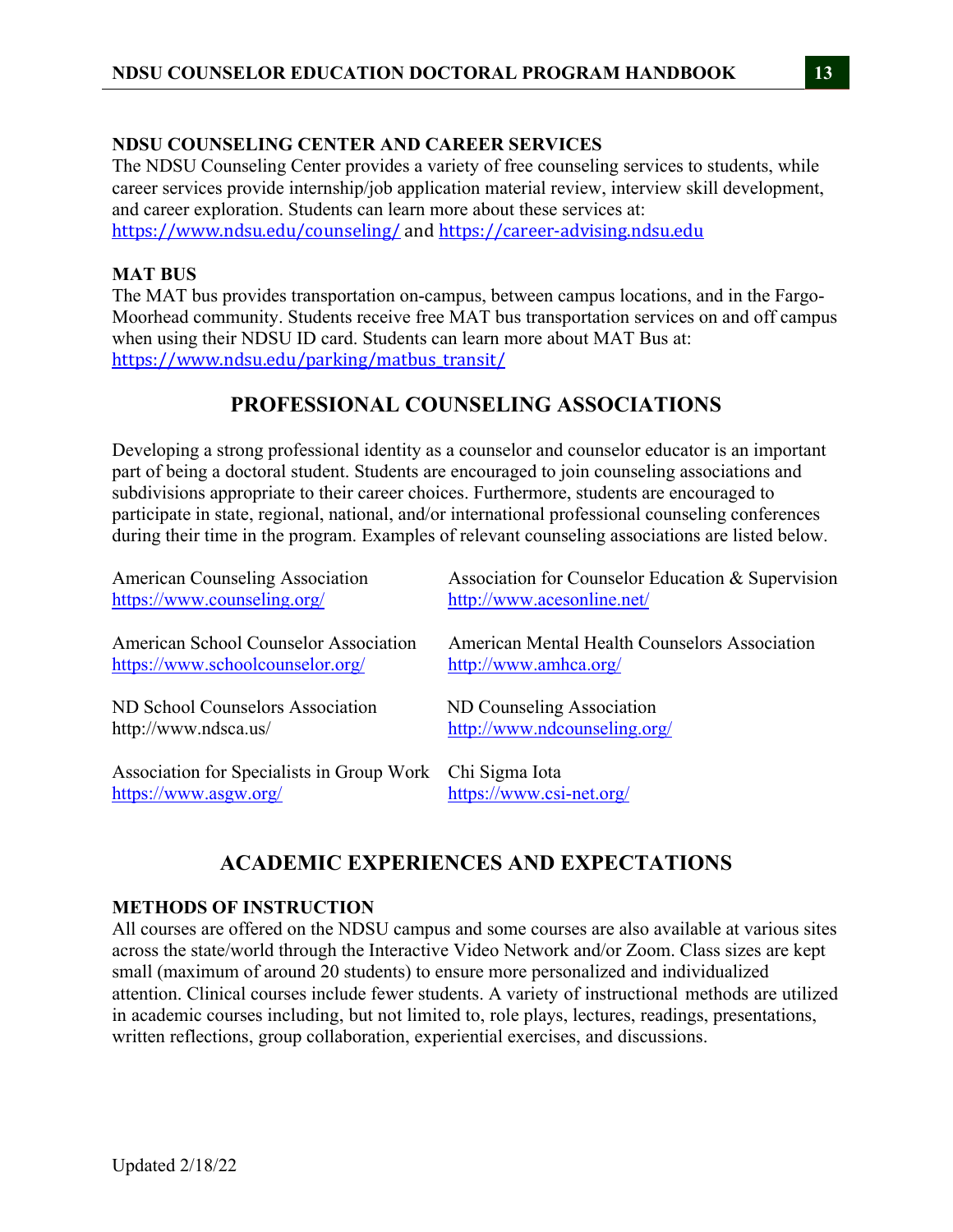### **GRADE EXPECTATIONS**

Assessment of academic course work will occur through projects, research, class participation, tests, and other assignments deemed appropriate. A grade of A, B, or C is required in all graduate courses; however, students must maintain a B or better average (3.0 GPA) in their coursework to successfully graduate. Per Graduate School policy, earning more than one C, D, F, or U may be grounds for dismissal from the program.

### **ACADEMIC HONESTY**

The academic community is operated on the basis of honesty, integrity, and fair play. NDSU Policy 335: Code of Academic Responsibility and Conduct applies to cases in which cheating, plagiarism, or other academic misconduct have occurred in an instructional context. Students found guilty of academic misconduct are subject to penalties, up to and possibly including suspension and/or expulsion. Student academic misconduct records are maintained by the Office of Registration and Records. Informational resources about academic honesty for students and instructional staff members can be found at www.ndsu.edu/academichonesty.

## **OFFICIAL COMMUNICATION**

Students in all Counselor Education tracks are required to maintain a current NDSU e-mail address and check messages on a regular basis. Important notices will be sent as group e-mail announcements to all students. Examples of these notifications include the deadline for signing up for the comprehensive examination, deadlines for applying for Practicum and Internship, and notices regarding individual course announcements. Failure to respond to any such deadlines will not be overlooked because a student failed to check her or his e-mail. As professionals in training, it is your responsibility to maintain appropriate and timely channels for communication. Please see NDSU Policy 609 for further information about e-mail as official communication. https://www.ndsu.edu/its/email\_services/email\_policy/

#### **DEGREE COMPLETION**

All work for the doctoral degree, including acceptable transfer credits, must be completed within a ten-year period. This time period begins with the beginning date of the earliest course applied to the student's plan of study for their doctoral program.

# **CLINICAL EXPERIENCES AND EXPECTATIONS**

Practicum and Internship are considered among the most important elements in the program, as they provide students with opportunities to hone their counseling skills, apply counseling theories, conceptualize clients, develop interventions, work with diverse individuals, and engage in supervision. The information below provides an overview of expectations for Practicum and Internship. However, students should consult relevant handbooks for complete policies.

#### **DOCTORAL PRACTICUM**

Practicum provides students with opportunities to counsel diverse clients in the NDSU Community Counseling Services clinic. Doctoral students wishing to enroll in Practicum must either have graduated from a CACREP-accredited master's program or have their master's program approved by the faculty before beginning Doctoral Practicum. Once in Practicum, students should follow the policies below as well as the specific policies outlined in the *NDSU*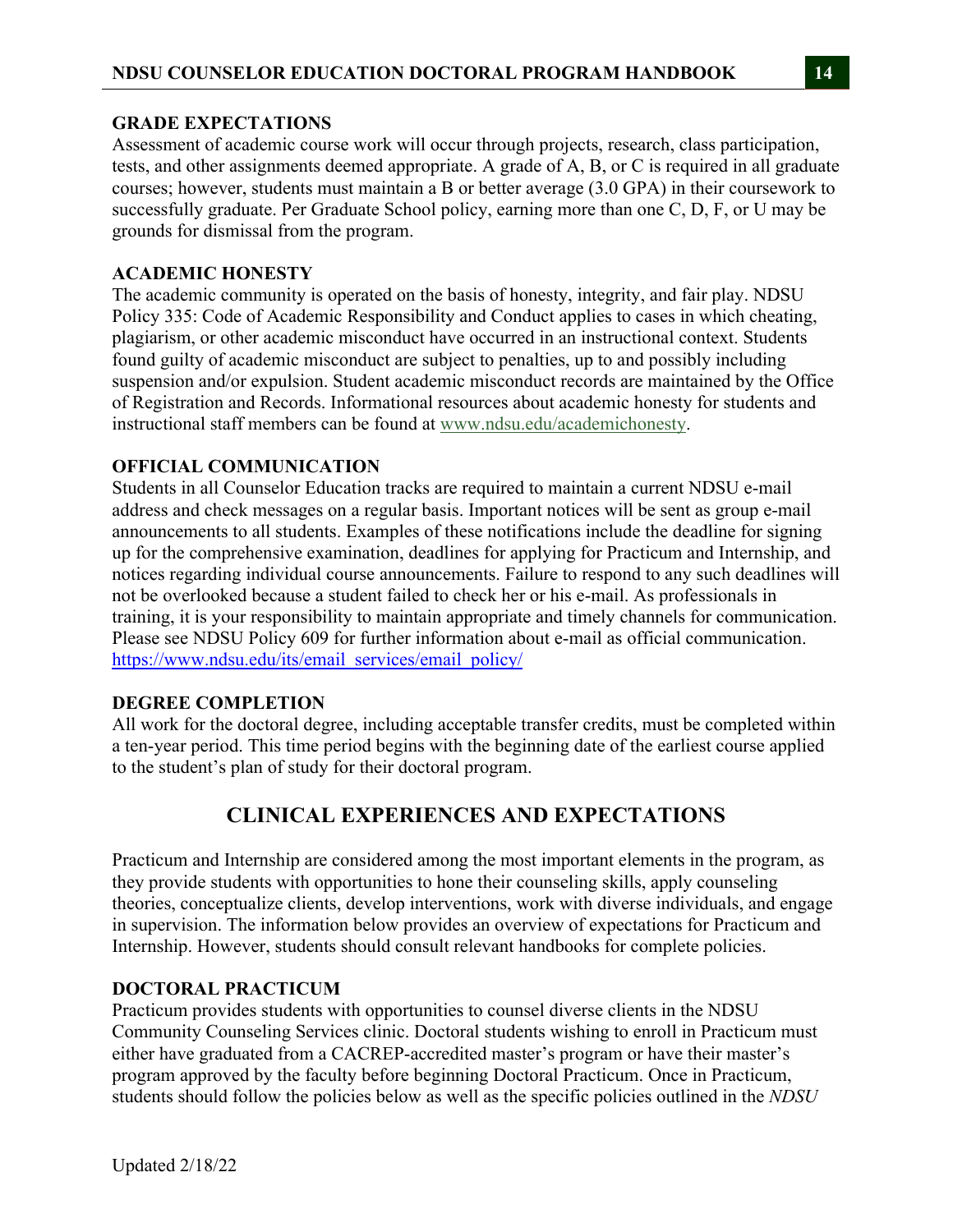*Community Counseling Services Handbook of Policies and Procedures.* Questions regarding Practicum should be directed to the Community Counseling Services Clinic Director.

- 1. Prerequisites: Students must have graduated with a master's degree in a CACREPaccredited program or have their master's degree approved by the faculty to enter for Practicum. Students who do not meet these requirements may be admitted if two Counselor Education Program faculty members agree to work with the student to remove deficiencies.
- 2. Application: Students must apply for Practicum by November  $1<sup>st</sup>$  if enrolling in Practicum in the Spring and April  $1<sup>st</sup>$  if enrolling in Practicum in the Fall. Applications are reviewed by the student's advisor and the Clinic Director, then discussed as a faculty.
- 3. Background Check: Students must be fingerprinted and pass a background check before starting Practicum.
- 4. Professional Liability Insurance: Students must purchase and maintain professional liability insurance throughout the duration of Practicum.
- 5. Experience Requirements: Students must complete and document a minimum of 100 hours of supervised experience. Of these hours, 40 must be in direct service to clients, including individual counseling and group work.
- 6. Supervision Requirements: Students must engage in one hour of weekly individual or triadic supervision and 1.5 hours of group supervision each week. Both individual/triadic and group supervision must be completed by a Counselor Education faculty member or supervisor with related experience. Written supervision agreements must be documented before supervision begins.
- 7. Academic Requirements: Students must receive a "Satisfactory" (S) score in Practicum to pass.

## **DOCTORAL INTERNSHIP**

The purpose of the PhD Internship is to integrate knowledge, skills, and dispositions into professional practices. The objectives for internship experiences align with the program objectives. Interns are expected to develop and further their identity as a professional in the field of counseling and supervision; meet criteria for appropriate credentials and licensure needed for professional career goals; apply understanding and application of advanced supervision theory and practice; understand the major roles of a counselor educator in the areas of teaching, research, and service; demonstrate knowledge and skills necessary to facilitate the learning of students seeking careers as professional counselors; understand research methodology and process as applied to the field of counseling; conduct and analyze research; demonstrate research and writing skills at a level necessary for publishing in peer-reviewed journals and other professional sources; and enhance practices related to the issues of diversity, equity, and advocacy.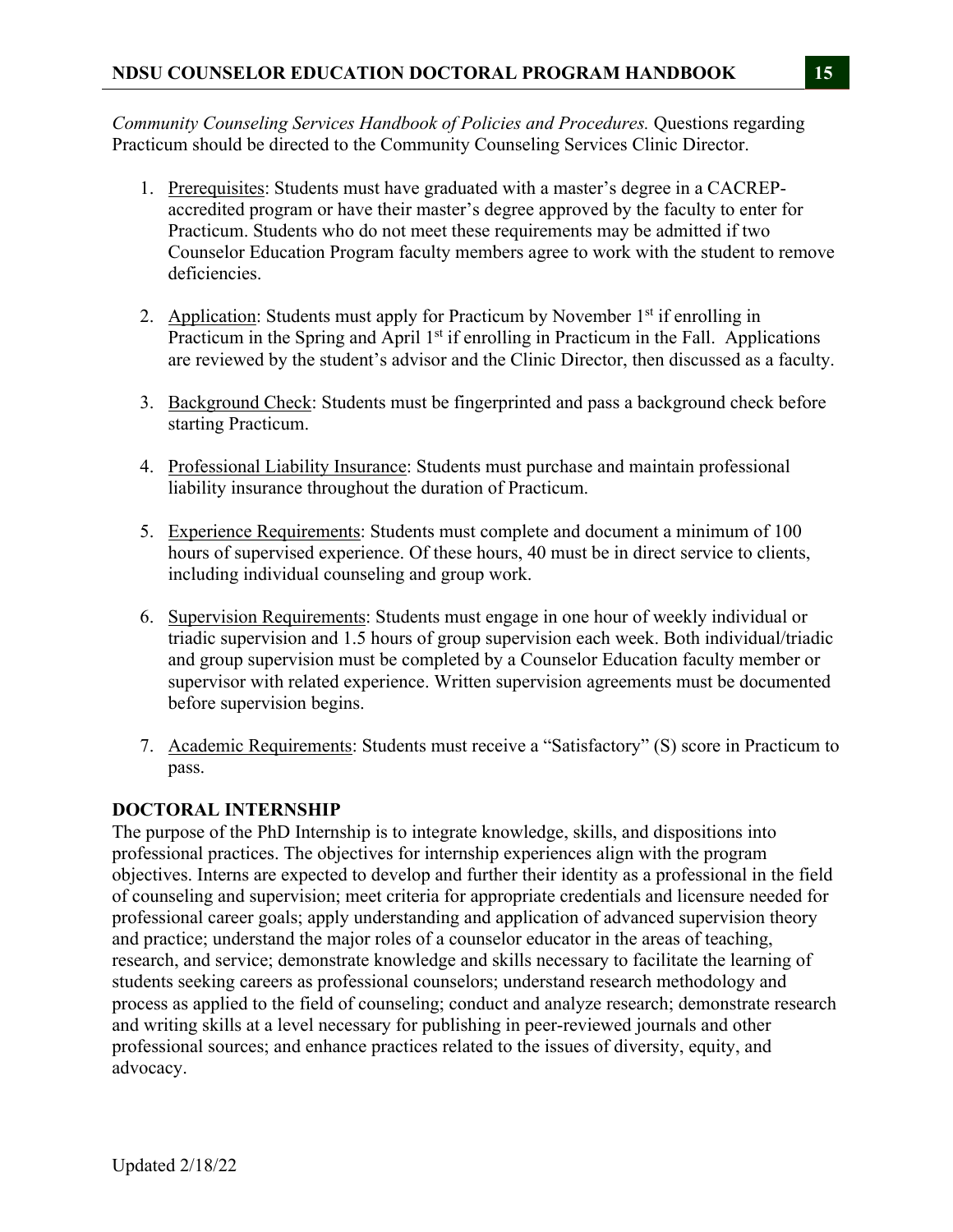## **PhD Internship Categories**

Students must have experience in each of the five categories of internship by the conclusion of their time in the doctoral program. By the end of their time in the doctoral program, they should have completed 600 total hours (6 credits) of internship, with 1 credit = 100 hours. The five internship categories include:

- 1. Clinical Counseling: Provide direct counseling services to clients in the NDSU Community Counseling Services Clinic or a location of your choice. Demonstrate counseling skills, conceptualization skills, and theoretical integration. Prepare for sessions, write case notes, respond to crises, consult with others, etc. \*Although it is not necessary that the student have (or be working toward) counselor licensure from the state during this time, it is essential that their site supervisor hold the appropriate state license. Furthermore, the student must inform clients that they are a student under supervision and cannot practice independently beyond the confines of the internship experience. Prerequisite: *CNED 894C: Doctoral Practicum.*
- 2. Clinical Supervision: Provide direct supervision services to master's students completing their Practicum in the NDSU Community Counseling Services Clinic. Watch recordings, prepare for sessions, write case notes, respond to crises, provide clinic duty, consult with others, provide formative and summative feedback, etc. Prerequisite: *CNED 870 Counseling Supervision*.
- 3. Teaching: Co-teach a course with an instructor in the program. Prepare for classes, develop and scaffold lessons, integrate pedagogical skills and theories, provide formative and summative feedback, etc. Prerequisite: *CNED 869 Instructional Theory and Practice in Counselor Education and Supervision*.
- 4. Research/Scholarship: Engage in all of the processes of research/scholarship. These may include, but are not limited to, writing a manuscript for publication, developing and presenting at a local or national conference, publishing articles for a newsletter or magazine, writing and submitting a grant, participating on a research team, writing a book chapter, etc.
- 5. Leadership/Advocacy: Provide service and leadership in the field of counseling. This may include, but is not limited to, serving as an officer within a counseling organization, reviewing manuscripts for publication, participating in advocacy initiatives, etc.

## **PhD Internship Expectations**

1. Application: Students must complete a survey (sent by the instructor prior to class) describing their intention to enroll in internship and the internship category(ies) they would like to focus on that semester. The internship instructor will take this plan into consideration when consulting with the faculty about the needs of the program for that particular semester. Counselor Education faculty members reserve the right to delay internship enrollment for reasons other than academic concerns.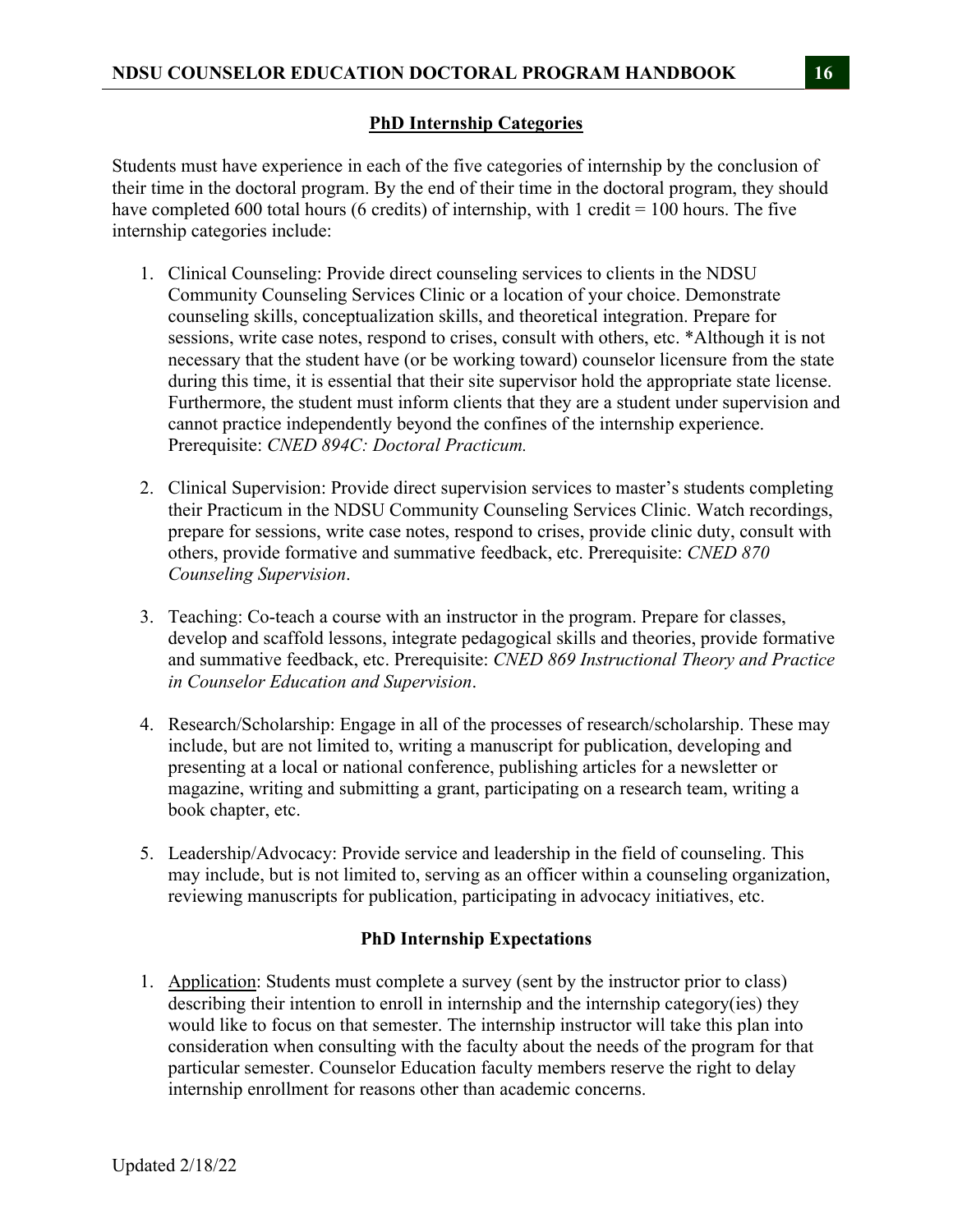- 2. Internship Meeting: At the beginning of the semester, the internship instructor will schedule a meeting with all of the students to review the needs of the program (e.g., clinic supervisors, faculty research assistance, co-teaching assistance) and assign duties for the semester.
- 3. Internship Semester Goals and Intentions Form: The specific arrangements for each student's internship experience are worked out between student, the internship instructor, the on-site supervisor, and major advisor.
- 4. Professional Liability Insurance: If choosing to counsel or supervise, students must maintain professional liability insurance throughout the duration of internship.
- 5. Requirements: Counselor Education doctoral students complete 600 clock hours of internship for a total of 6 credits (100 hours per credit hour). Students must demonstrate experiences spanning across each of the five categories.
- 6. Internship Time Log: Students must document the time spent or internship experiences using the appropriate internship logs, which will be kept in a student's permanent file.
- 7. Supervision: Students must receive one hour per week of individual supervision and regular group supervision by a supervisor who holds a doctorate in counselor education or a closely related field (or holds a graduate degree, appropriate license, and experience in the specific field if counseling off campus).
- 8. Site Supervisor/Faculty Evaluation: Site supervisors or faculty supervisors must complete a written evaluation at the conclusion of any internship experience and must be shared with the student.

## **PhD Internship Rotation**

After consideration of the needs and opportunities within the department, students may choose any combination of the options below to complete the required hours.

Supervision (100 hours)

 Supervise two Practicum students in the clinic and provide clinic duty. Prereq: *CNED 870: Counselor Supervision*

Teaching (100 hours)

Co-teach a class with a faculty member. Prereq: *CNED 869: Instructional Theory*

Clinical Counseling (Hours vary – 1 hour per client session, 1 hour per supervision session)

 Counsel clients at the clinic or at a location of your choosing. Prereq: *CNED 894C: Doctoral Practicum* 

Research/Scholarship (Hours vary depending on task.)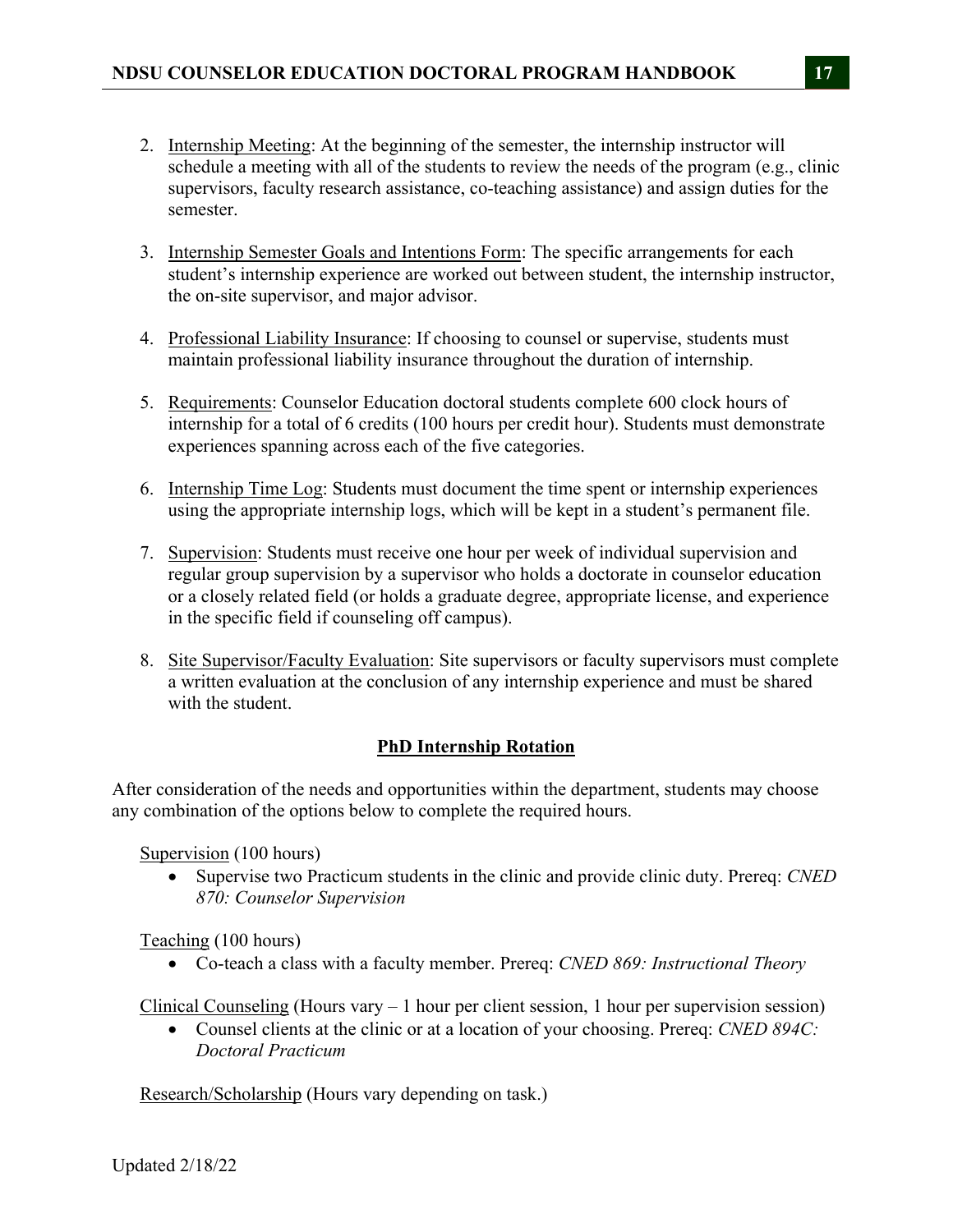| $\bullet$ | Engage in research activities of your choice. Estimated hours below. |           |
|-----------|----------------------------------------------------------------------|-----------|
|           | Submission of manuscript to a journal                                | 100 hours |
|           | Presentation at a professional conference                            | 30 hours  |
|           | Published article in newsletter or magazine                          | 50 hours  |
|           | Submission of grant proposal                                         | 50 hours  |
|           | Participation on research project                                    | 20 hours  |
|           | Facilitator of professional development workshops                    | 20 hours  |

Leadership/Advocacy (Hours vary depending on task.)

 Engage in leadership/advocacy activities. Estimated hours below. Officer on a counseling or community service committee 40 hours Facilitator of professional development workshops 20 hours

## **COMPREHENSIVE EXAMS**

Doctoral oral and written comprehensive examinations give students an opportunity to showcase their knowledge. The following procedures should be followed to successfully pass doctoral comprehensive exams.

#### **Scheduling**

- 1. Student discusses plans to take the written comprehensives with the advisor. The student should have completed their didactic coursework (or be completing it within the semester of comprehensives.) If approved by the student's major advisor, the student schedules a two-day window to take the written exam.
- 2. One week prior to the written exam, students should schedule their two-hour oral examination with their committee members and complete the *Notification of Scheduled Examination*. This form must be submitted to the graduate school two weeks before the oral examination. See https://www.ndsu.edu/gradschool/current\_students/forms

## **Topic Areas and Questions**

Before the exam, advisors and students meet to narrow down the four topic areas for doctoral comprehensives. Topics for the questions include:

- *Counselor Supervision (required)*
- *Research (required)*
- Counseling Theories
- Multicultural Foundations/Diversity
- Current Issues in Counselor Education
- Counselor Education Pedagogy
- Professional School Counseling
- Clinical Mental Health Counseling
- Interdisciplinary Practices in Counseling

The advisor creates 4 questions. These questions are intended to be challenging (not written in a way that intentionally trips up the student or passes the student too easily). Prior to the exam,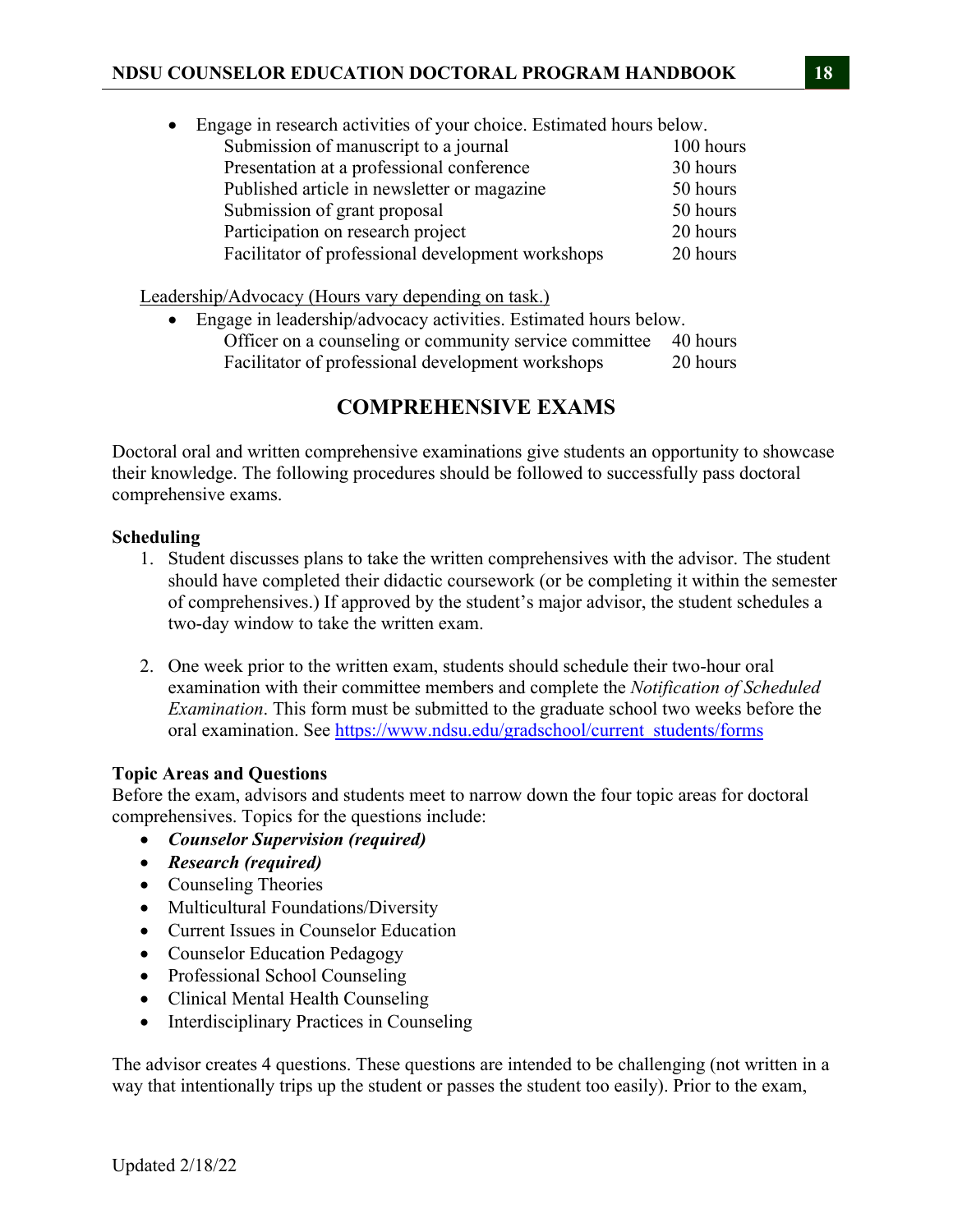students are informed of the topics covered in their exam, but they will not receive the specific questions.

### **Written Exam Protocol**

The written essay-type examination is taken over a two-day period. The student receives the questions and has 48 hours to complete and return them. For example, if a student receives the questions at 9am on Monday, the questions are due by 9am on Wednesday. Students may choose to write their responses over a weekend (e.g., from 4pm Friday to 4pm Sunday). Students will determine their 48-hour block in consultation with the chair of the doctoral committee. The chair of the doctoral committee, in consultation with the doctoral student, will determine how the questions will be received and how the responses are to be returned to all committee members (e.g., via Blackboard, email, hard copies). They may use their own computers and resources they have on hand (e.g., articles, books, notes, detailed outlines) while writing their responses. Students may write their responses in any order, at any time of day, within the 48-hour block. Having said that, faculty members recognize the importance of self-care during these 48 hours, and thus, the expectation is that students will work anywhere from 4-6 hours each day. *We do not expect students to sacrifice sleep, food, exercise, and connection with others during this time period.*

The 48-hour timeframe is a FIRM deadline. Responses received after the 48-hour deadline, for whatever reason, constitute a violation of the test procedures and the examination will be null and void. In this event, the student's committee members will determine whether the student can retake the exams.

It is expected that responses will be approximately 6-10 pages per question, with 10 pages being the maximum for any one question. Students should follow APA guidelines for font, margins, citations, etc. All responses should be double-spaced, using a 12-point font and 1-inch margins. A full list of references should be included at the very end of the whole document (around 10-20 references). This reference list is not included in the page count. Responses should be numbered consecutively (i.e., not starting with page 1 for each response).

## **Written and Oral Exam Rubric**

The written comprehensive exam may be evaluated based on the following rubric criteria.

| <b>Topic Area:</b>  |                   |        |
|---------------------|-------------------|--------|
| Student's Name:     | Evaluator's Name: |        |
| <b>Review Date:</b> |                   |        |
| .                   |                   | .<br>. |

**Target** = Competency level is likely to enhance development as counselor educator and professional counselor and inspire others. **Acceptable** = Competency level is likely to sustain development as a counselor educator and professional counselor. **Unacceptable** = Competency level is likely to impede development as a counselor educator and professional counselor.

| <b>Standard</b> | $i$ arget (2) | Acceptable (1) | Unacceptable | <b>Notes</b> | Written | Oral  |
|-----------------|---------------|----------------|--------------|--------------|---------|-------|
|                 |               |                | (O           |              | Score   | Score |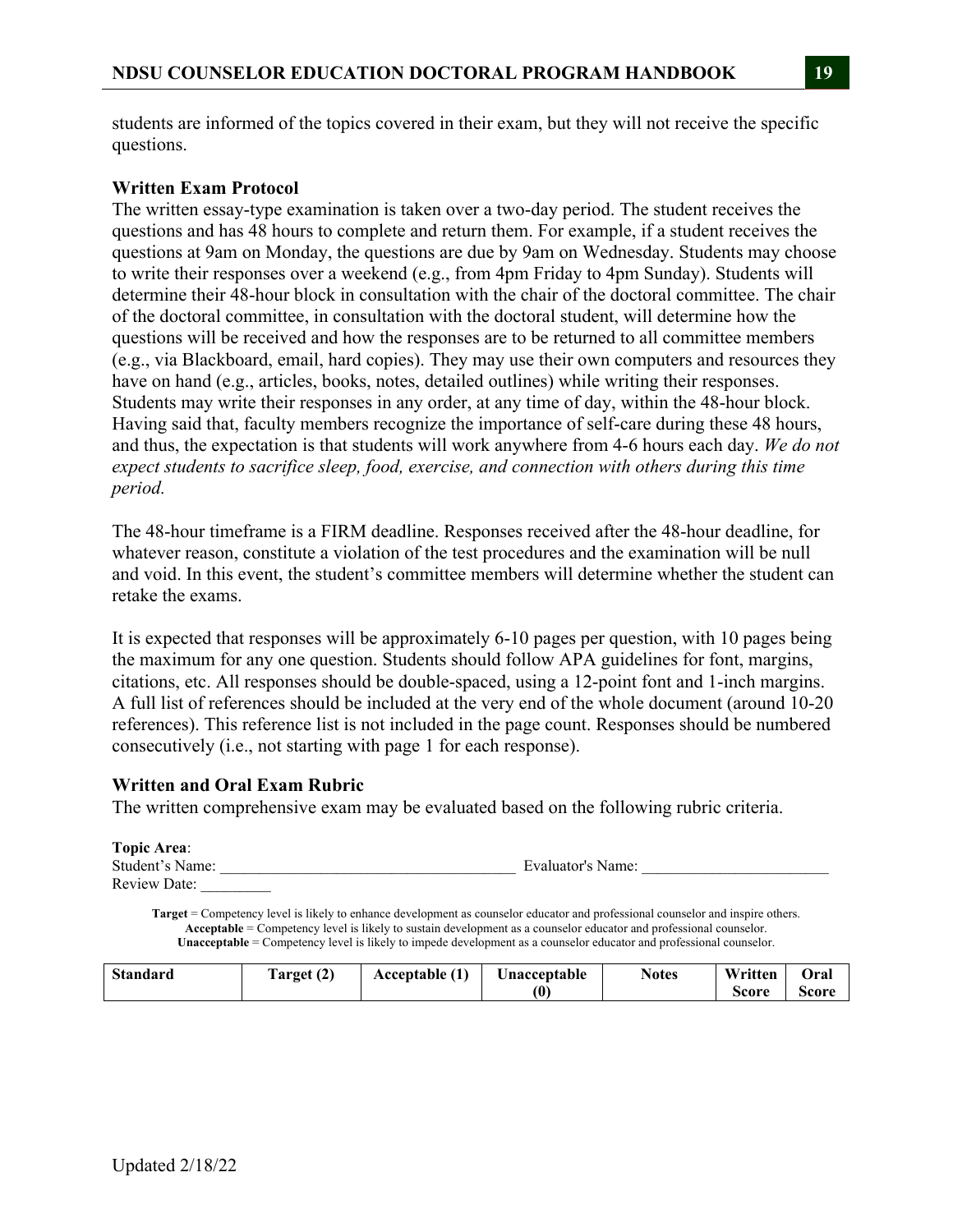## **NDSU COUNSELOR EDUCATION DOCTORAL PROGRAM HANDBOOK 20**

| Organization &<br>Understandability | Well organized,<br>understandable<br>clearly presented,<br>concise, and<br>grammatically<br>(writtens) correct.<br>The writer or<br>speaker exhibits a<br>distinctive<br>professional voice.                   | Organized,<br>understandable and<br>clearly presented,<br>concise, and<br>grammatically<br>(writtens) correct.<br>Appropriate<br>language for<br>audience. | Inadequately<br>organized, not easily<br>understood, hard to<br>follow, either too<br>wordy or spare, and<br>grammatically<br>(writtens) incorrect.<br>Errors inhibit<br>understanding. |              |  |
|-------------------------------------|----------------------------------------------------------------------------------------------------------------------------------------------------------------------------------------------------------------|------------------------------------------------------------------------------------------------------------------------------------------------------------|-----------------------------------------------------------------------------------------------------------------------------------------------------------------------------------------|--------------|--|
| <b>Thoroughness</b>                 | Attention is paid to<br>all aspects of the<br>prompt and includes<br>relevant additions.                                                                                                                       | Attention is paid to<br>all aspects of the<br>prompt.                                                                                                      | Little attention paid<br>to the required<br>aspects of the<br>prompt. Many major<br>oversights evident.                                                                                 |              |  |
| <b>Thoughtfulness</b>               | Shows a high<br>degree of<br>thoughtfulness<br>about the topic<br>evidenced by novel<br>thinking.<br>Implications and<br>multiple<br>perspectives are<br>considered. Work is<br>marked by<br>"surprisingness." | Shows solid<br>evidence of<br>thoughtfulness<br>about the topic.<br>Implications and/or<br>multiple<br>perspectives are<br>considered.                     | Shows sparse<br>evidence of<br>thoughtfulness<br>about the topic.<br>Little evidence of<br>critical thinking<br>about implications<br>and/or multiple<br>perspectives.                  |              |  |
|                                     |                                                                                                                                                                                                                |                                                                                                                                                            |                                                                                                                                                                                         | <b>Total</b> |  |

In the event that at least three committee members do not vote to pass the student on the written portion of the comprehensives, an additional written examination is scheduled. If the student still does not successfully pass the written comprehensives, this may be grounds for dismissal from the program, per graduate school policy.

#### **Graduate School Representative/Outside Doctoral Committee Member**

After the exam, advisors are responsible for e-mailing or sending paper copies of the written exam to the committee members. Advisors are to inform committee members to (a) read through the written comprehensives, (b) complete the written exam rubric (above), (c) observe the oral comprehensives to ensure that it is a fair process, and (d) complete the oral exam rubric (above).

There are specific requirements for Graduate School Representatives/Outside Doctoral Committee Members. The following two paragraphs are copied directly from the graduate school policies regarding outside committee members. Students may read the full policy here: https://bulletin.ndsu.edu/graduate/graduate-school-policies/doctoral-degreepolicies/#planofstudysupervisorycommitteetext

The GSR must be a full member of the graduate faculty, AND be either a tenured faculty member outside the committee chair's/co-chairs' home department(s) OR a faculty member outside the primary college of the committee chair/co-chairs. If the student is in an interdisciplinary program, the GSR must also be outside of that program. Additionally, the GSR must be clear of any conflicts of interest with either the student or the committee chair/co-chairs.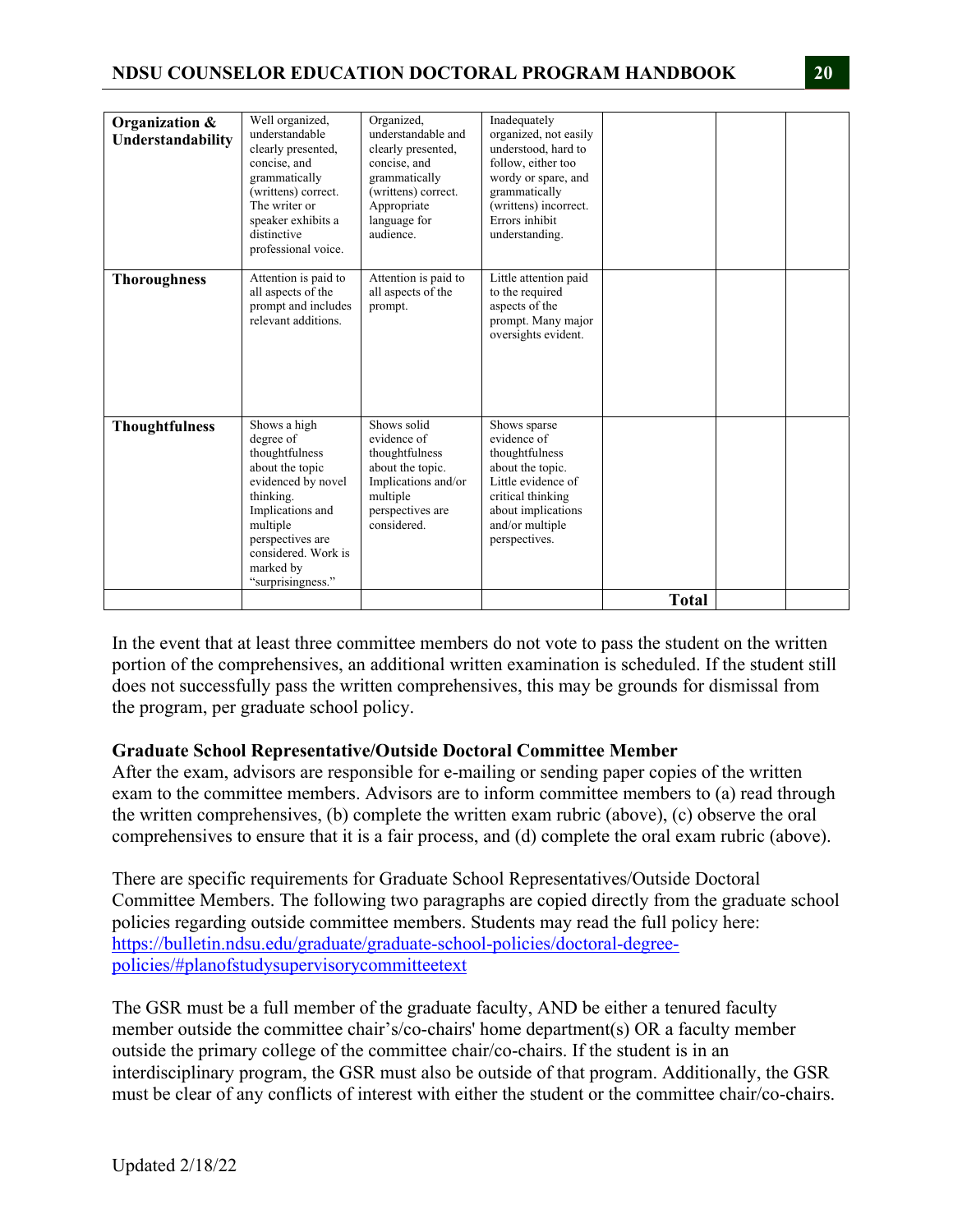Examples of possible conflicts of interest may include budgetary relationships, family or financial, personal relationships, or research and/or publication relationships between the GSR and either the student or the committee chair.

The role of the GSR is to ensure that Graduate College policies are followed, that the expectations for the student's performance are reasonable, that the interactions with the supervisory committee are conducted on a professional basis, and to submit a report to the Graduate College after each examination. Graduate School Representatives serving on a committee for a program that has been approved by the Graduate College to use an outcomesbased approach to assess doctoral student performance also have the responsibility to document that the process and assessment of the student's performance in the doctoral program match the defined program outcomes.

## **Oral Exam Protocol**

As previously mentioned, before the written exams, the student and their advisor should schedule a date and time for the oral examination with their doctoral committee. There should be a minimum of one week of time between the written and oral comprehensives.

Once orals are scheduled, the student should complete the *Notification of Scheduled Examination.* This form should be completed **two weeks** before the oral examination date. See https://www.ndsu.edu/gradschool/current\_students/forms.

During oral examination, the committee members may ask the student any follow-up questions related to the written exam or any additional questions not previously asked on the written exam. Committee members determine the status of the comprehensive exam (pass/fail), notify student, and sign the *Report of Preliminary Examination*. See https://www.ndsu.edu/gradschool/current\_students/forms

In the event that at least three committee members do not vote to pass the student, an additional oral examination is scheduled. If the retest is necessary, the advisor (committee chair) is expected to provide the student with an outline of specific expectations for an oral presentation during the examination. A date and time for the retest is scheduled and the committee meets again with the student. If the student still does not successfully pass the oral comprehensives, this may be grounds for dismissal from the program, per graduate school policy.

At this point, if at least three members of the committee vote pass, the student moves to the candidacy and dissertation stage of the program. Upon successful completion of the comprehensive exam, the student is formally admitted to candidacy for the Doctor of Philosophy degree and may proceed with the dissertation proposal.

## **DISSERTATION**

## **Document**

Taken from the *NDSU Graduate Bulletin,* the dissertation must show originality and demonstrate the student's capacity for independent research. It must embody results of research that constitute a definitive contribution to knowledge. Students should consult the *Dissertation Guidelines* manual for detailed information about the dissertation process.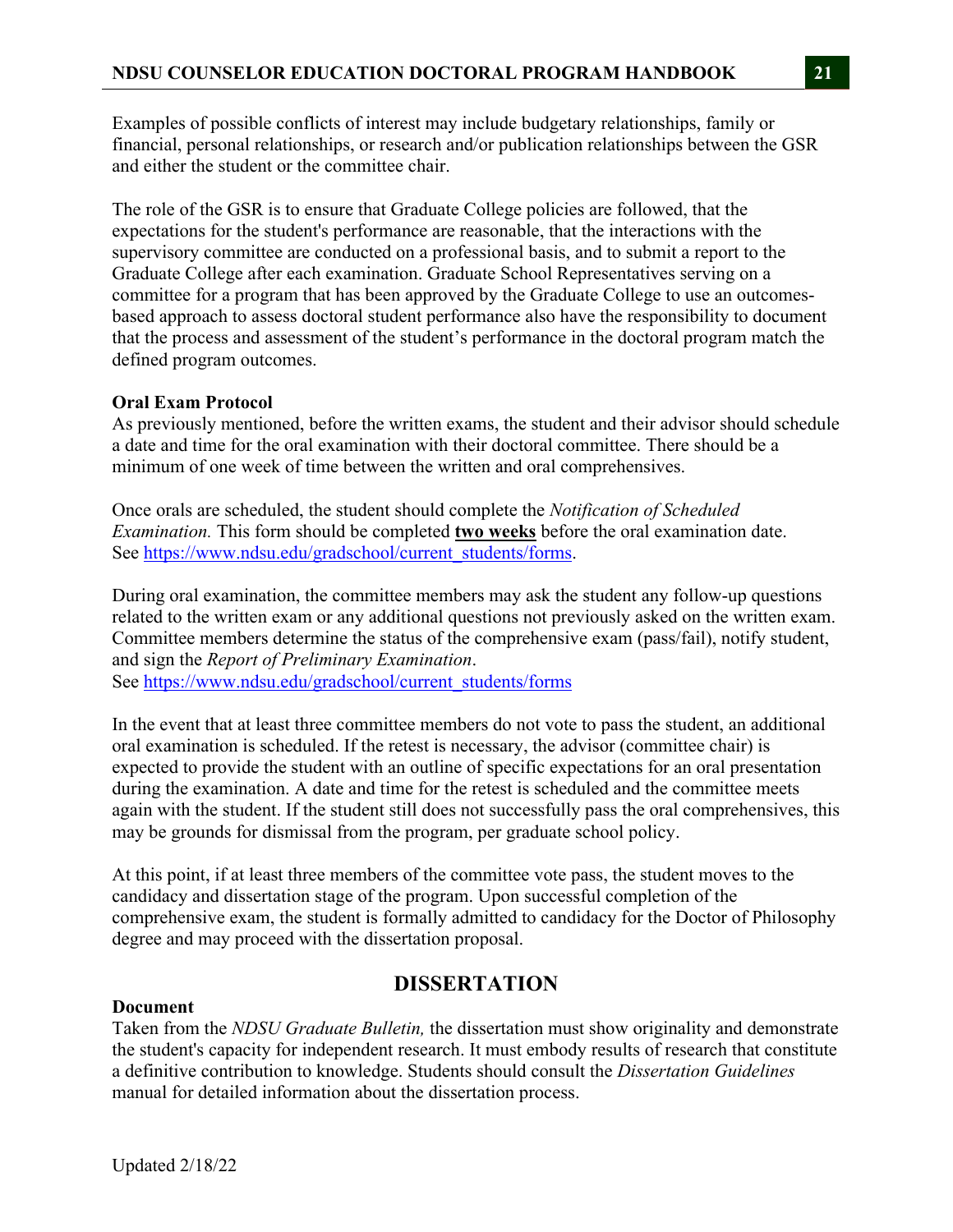\*\*Students must maintain continuous enrollment throughout their time in the doctoral program, including during the dissertation process. Students who do not maintain adequate progress on their dissertation in any given semester will receive an Unsatisfactory for that semester. They will then need to develop a contract with their advisor describing how they will make progress during the next semester. Receiving more than one U is grounds for dismissal from the program.

#### **Proposal**

The dissertation proposal is an opportunity for the student to present their proposed study to committee members. The student should schedule a date for the proposal with committee members and provide them with the first three chapters of their dissertation at least two weeks in advance. During the proposal, committee members may provide suggestions to strengthen the student's research. After the faculty approve the proposal, the student may conduct the study.

#### **Defense**

The dissertation defense is the student's opportunity to present their dissertation findings to the committee. At least two weeks before the defense date, the student must schedule the meeting with their committee, provide them with the dissertation, and complete the *Notification of Scheduled Examination.*  See https://www.ndsu.edu/gradschool/current\_students/forms

During the defense, committee members will ask questions about the student's dissertation and provide suggestions for revisions. When all defense requirements have been met and the committee members agree that the student has passed, the faculty will complete the *Report of Final Examination* form and send it to the Graduate School. See https://www.ndsu.edu/gradschool/current\_students/forms

## **STUDENT RETENTION, REMEDIATION, AND DISMISSAL**

This section highlights ways in which faculty members assess students throughout their time in the counseling program. Included are the expectations for academic and professional performance and the processes of student review and remediation. Students may be dismissed from the program for substandard academic performance, ethical violations, problems of professional competence, and/or characterological issues that impinge upon professional development.

#### **ACADEMIC WARNING AND PROBATION**

If student's GPA falls below 3.0, they will be placed on an academic warning. If the student does not raise the GPA the subsequent semester, they will be placed on academic probation. When placed on academic probation, a student cannot continue graduate coursework until they have secured a recommendation from the program administrator and waiver from the Dean of the Graduate College. The recommendation shall include a remediation plan to raise GPA to at least 3.0 within one additional semester. If the student does not raise the GPA in that additional semester, they will be dismissed from the program. Furthermore, per Graduate School policy, earning more than one C, D, F, or U may be grounds for dismissal from the program.

## **PROFESSIONAL DISPOSITIONS AND PERFORMANCE STANDARDS**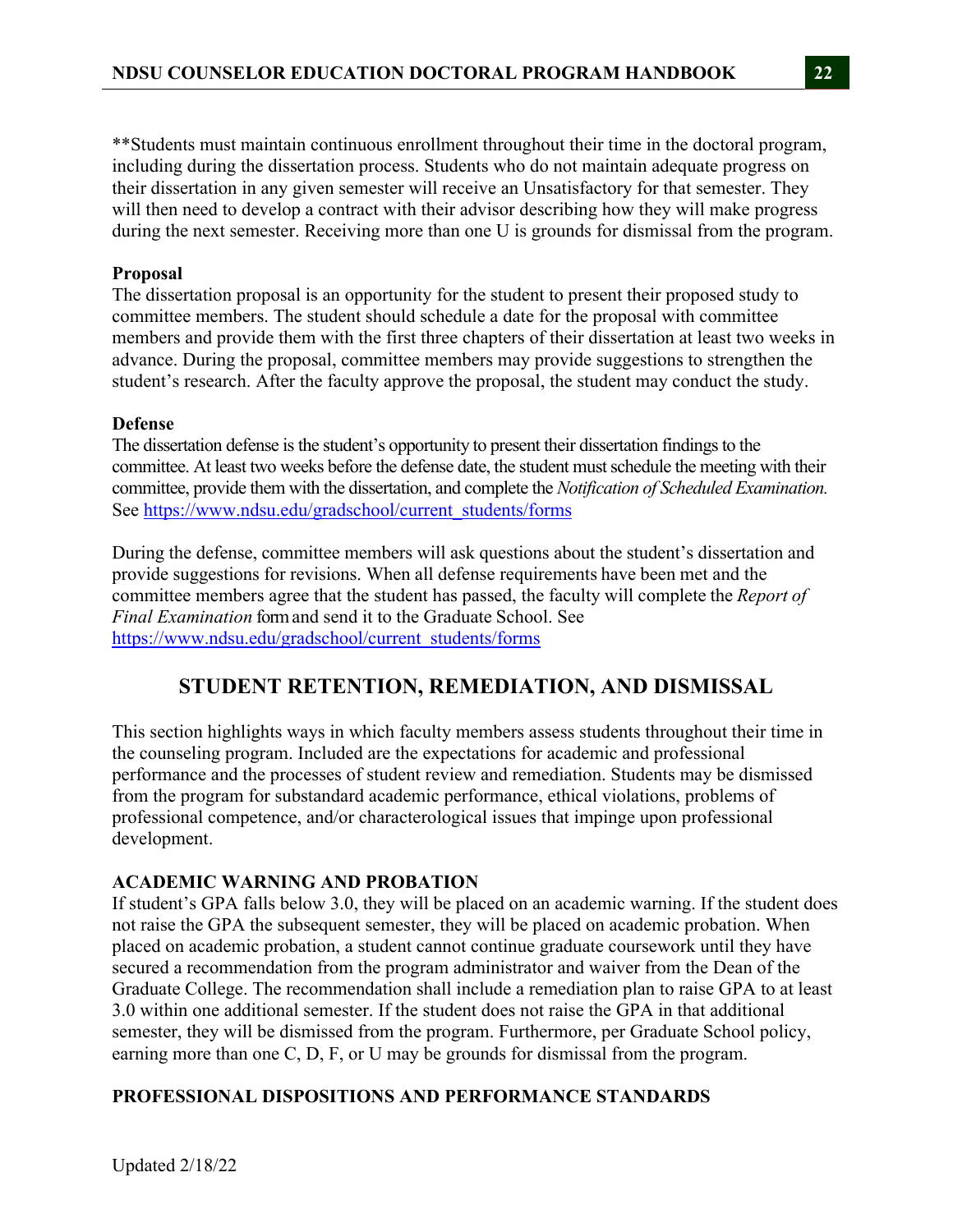Being an effective counselor requires more than what can be learned in a classroom setting. In addition to meeting the academic standards, students are expected to conduct themselves in an ethical, responsible, and professional manner. They must adhere to the most current American Counseling Association (ACA) Code of Ethics and any other professional codes of ethics that pertain to their practices (e.g., ASCA, AMHCA, NBCC). These codes serve as guidelines for students and professionals in the field of counseling.

As counselor educators, the faculty members expect prospective counselors to be emotionally stable and well adjusted (personally and professionally), to maintain effective interpersonal relationships, and to receive and give constructive feedback. Further, students are expected to behave in a manner that demonstrates fitness for a role in the counseling profession. Finally, faculty members expect students to be committed to continued personal growth and professional development and to demonstrate that commitment through self-reflection and responsiveness to supervision in all activities related to their degree program.

For the reasons cited above, the faculty will regularly monitor not only students' academic progress but also those personal characteristics, which will affect their performance as students, as future counselors, and as future counselor educators. The purpose of this professional performance monitoring process is to ensure that all graduates of the North Dakota State University Counselor Education Program possess the personal and professional characteristics that ensure success in the field.

### **PROFESSIONAL PERFORMANCE REVIEW AND REMEDIATION PROCESS**

At the end of each semester, the Counselor Education Program faculty members will formally review all students according to their compliance with the Professional Dispositions Performance Evaluation (PDPE). Concerns about a student's personal characteristics or professional performance may be addressed, formally or informally, at any time during the student's time in the counseling program. The Professional Performance Standards are as follows:

- 1. Openness to new ideas
- 2. Flexibility
- 3. Cooperativeness with others
- 4. Willingness to accept and use feedback
- 5. Awareness of own impact on others
- 6. Ability to deal with conflict
- 7. Ability to accept personal responsibility
- 8. Ability to express feelings effectively and appropriately
- 9. Attention to ethical and legal considerations
- 10. Initiative and motivation
- 11. Attention and sensitivity to diversity issues
- 12. Professionalism and professional identity

Each Professional Performance Standard is rated on a scale of 1 (unacceptable) to 4 (acceptable) as described in the Criteria for Professional Performance Standards Evaluation table below. Students receiving anything below a 3 on any of the Professional Performance Standards will be subject to the following procedure: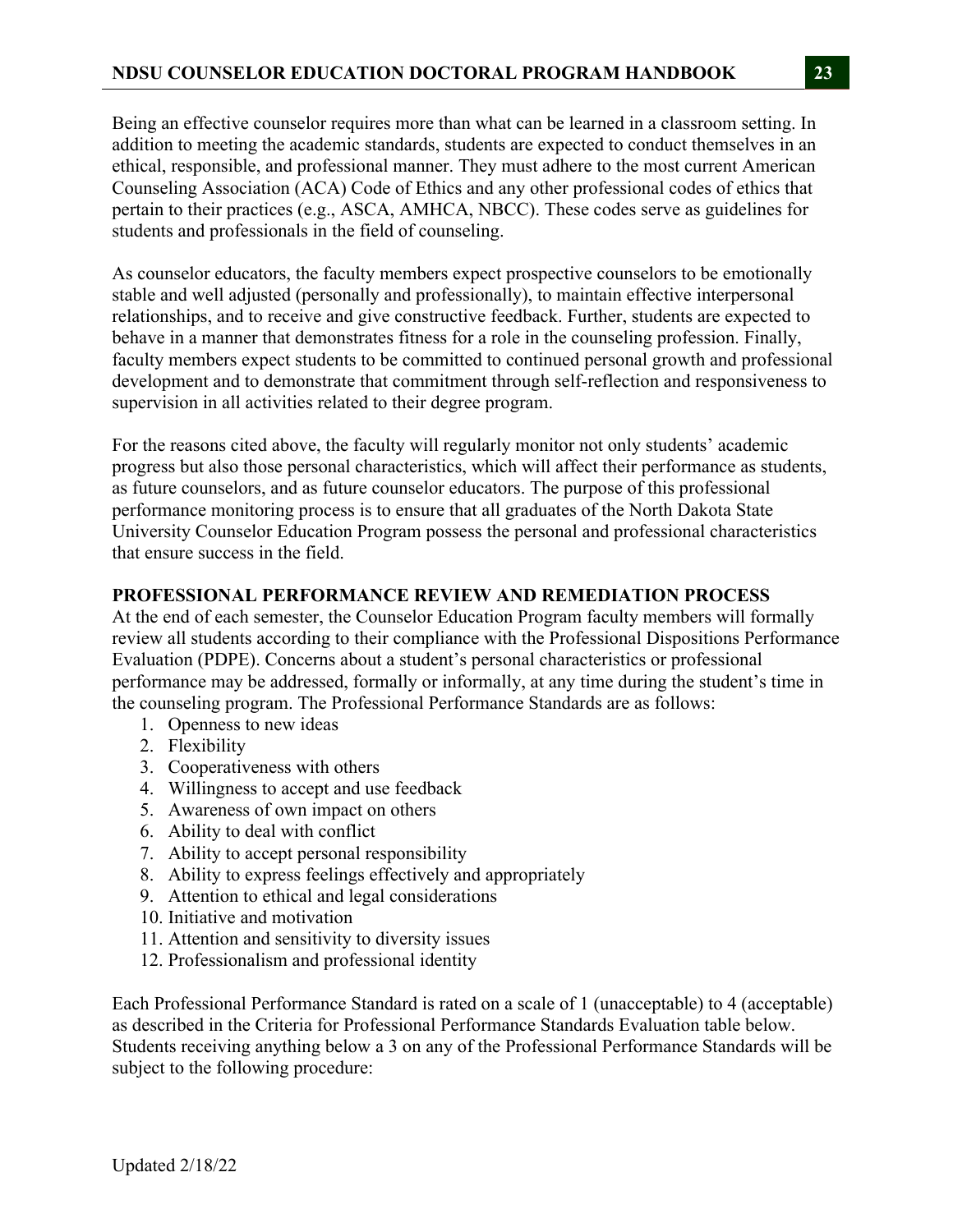- 1. Faculty Review: Faculty members will convene at least once a semester to discuss each student's professional performance. The student's advisor will document any concerns about a student's performance using the *Semester Dispositions Form* (see the Appendix). \*Note: Faculty members may review a student's performance more than once a semester if necessary. For example, faculty members will initiate a review at any time for students who knowingly engage in illegal or unethical activities, for students whose professional performance is deemed an immediate threat to the well-being of others, for students who violate the NDSU Code of Student Conduct, and/or for any students whose well-being and professionalism concern the faculty. In this case, faculty will complete a *Dispositions Incident Report*. In such cases, and depending upon the level of perceived threat, the combined faculty may recommend discontinuation in the Counselor Education Program without opportunity for student remediation.
- 2. Advising Meeting: The student and the student's advisor and/or the issuing professor (if applicable) will meet to discuss the professional performance concern(s) and develop a remediation plan. First, the student will be presented with the *Semester Dispositions Form/Dispositions Incident Report* and the advisor's/issuing professor's explanation for the ratings. Next, the student, their advisor, and/or the issuing professor (if applicable) will discuss the plan for remediation. The remediation plan will be documented in the *Semester Dispositions Form/Dispositions Incident Report* and signed by both the student and their advisor/issuing instructor*.*
- 3. Ongoing Monitoring: If a student fails to show reasonable progress in resolving deficiencies previously cited, they will be required to meet with the issuing professor(s) and their advisor in accordance with the procedures previously outlined. Depending upon the nature of new performance concerns and/or the reasons for the student's failure to comply with previously determined remedial action plans, the issuing professor and advisor will consult the full Counselor Education Faculty regarding the development of alternative remedial strategies and/or evaluation of the student's fitness for continuation in the Counselor Education Program. Faculty members will retain copies of new or revised *Semester Dispositions Forms/Dispositions Incident Report*s.
- 4. Dismissal: If the problem has not been resolved, faculty may recommend student dismissal. All Faculty recommendations for denial of a student's continuance in the Counselor Education Program will be forwarded to the Head of the School of Education.

## **CRITERIA FOR PROFESSIONAL PERFORMANCE STANDARDS EVALUATIONS**

- $4 =$  Acceptable, no concerns
- 3 = Minor concerns, no student/advisor meeting required, ongoing faculty monitoring
- 2 = Moderate concerns, student/advisor meeting required, remediation needed
- 1 = Unacceptable, major concerns, student/advisor meeting required, serious remediation needed and/or dismissal from program

## **APPEALS**

Students are encouraged to follow the process below to appeal a grade and/or faculty decision.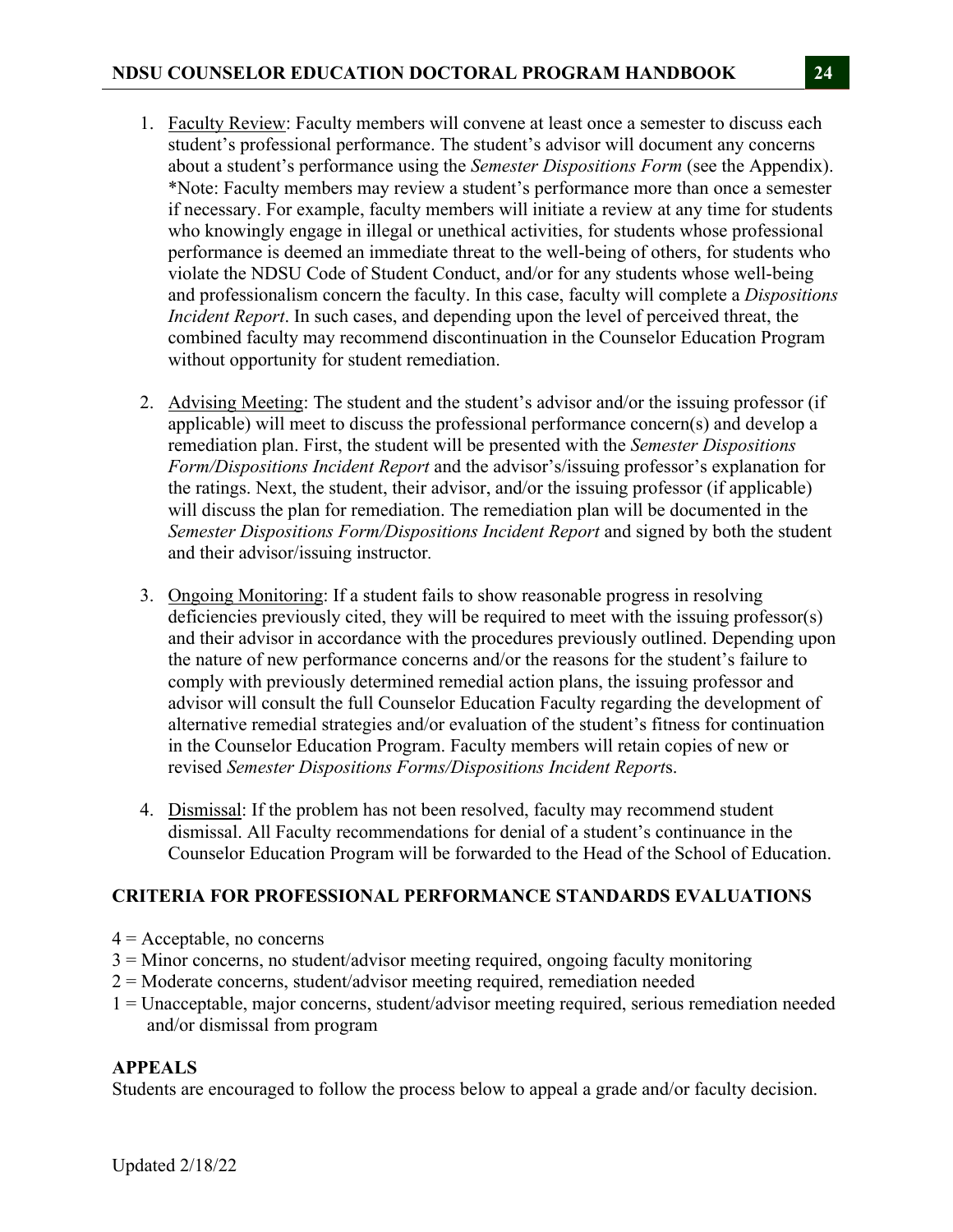- 1. The student should discuss the issue with the relevant professor and/or advisor.
- 2. If the student is not satisfied, they should discuss the issue with the Program Coordinator.
- 3. If the student is not satisfied, the Program Coordinator or the student may discuss the issue with the Department Head.
- 4. If the student is still not satisfied, the student may discuss the issue with the Academic Dean and/or Dean of the Graduate College.
- 5. The Graduate Dean may then bring the issue to a Graduate School Appeals Committee.

More specific information on the appeals process can be found at: https://bulletin.ndsu.edu/graduate/graduate-school-policies/graduate-student-appeals/ Furthermore, a document titled "Rights and Responsibilities: A Code of Student Behavior" may be obtained from the Office of Vice President for Student Affairs.

# **LEAVES**

## **LEAVE OF ABSENCE**

Students who need to leave the program for personal reasons such as a psychological, medical, or financial concern should discuss the situation with their advisor. From there, students can fill out the *Leave of Absence* form, which can be found at: https://www.ndsu.edu/gradschool/current\_students/forms

## **FAMILY AND MEDICAL ACCOMMODATIONS**

Students may apply for an extension to complete graduate school requirements in the case of family or medical need (e.g., new child, ill family member, personal medical concern). Students can read more about this policy in the *Graduate School Bulletin* at: https://bulletin.ndsu.edu/graduate/

# **CARE TEAM**

NDSU takes students' physical and mental health very seriously. According to the website, "The Care Team is a collaborative interdisciplinary team of campus-community members that meets weekly to discuss students exhibiting behaviors indicative of crisis and elevated risk, as well as students who may need additional assistance and support to navigate challenges and experience success." When faculty members have significant concerns about students, they will contact the Care Team in order to ensure students' wellbeing at all times. To learn more about the Care Team, please see the following website: https://www.ndsu.edu/enrollmentmanagement/bit/

# **PERSONAL COUNSELING**

The Counselor Education Program is designed to increase students' self-awareness, and therefore, the activities have the potential of unearthing painful thoughts or feelings. If at any time, students feel concerned about their own mental health, they are encouraged to seek outside counseling services. Faculty members may empathize with students' concerns; however, they will not act as students' personal counselors. If at any time during the program, students threaten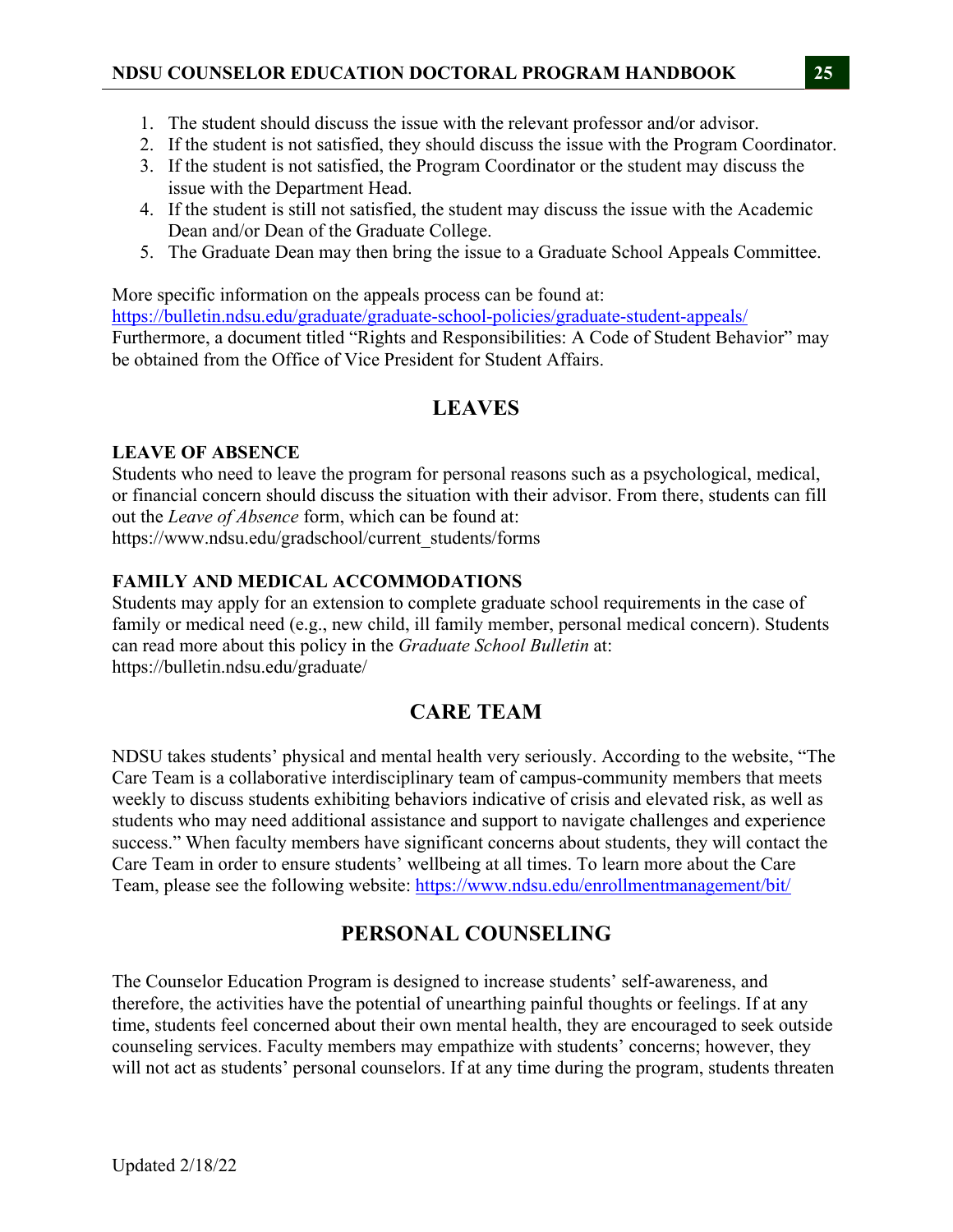to hurt themselves or others, this will be reported. Students are encouraged to consult with their advisors for additional referrals, as needed or desired.

## **LOCAL COUNSELING AGENCES**

(701) 476-7216 (701) 234-2000

Southeast Human Service Center Solutions Behavioral Health (701) 298-4500 (866) 455-6417

Benson Psychological Services NDSU Counseling Center (701) 297-7540 (701) 231-7671

Prairie St. John's Sanford Emergency Room

# **GRADUATION**

When students have successfully completed the course work, the clinical experiences, the written and oral comprehensive exams, the proposal, the dissertation, and the dissertation defense, they are eligible for graduation.

## **ENDORSEMENT FOR LICENSURE/CERTIFICATION**

As soon as possible, students should document and discuss with their advisor qualifications for any endorsement they seek from the program. All endorsements are subject to the students' abilities to demonstrate they have met the criteria for such endorsements and are subject to criteria established by professional counseling organizations and professional ethics.

The Counselor Education Program does not guarantee licensure, certification, credentialing, or placement of our graduates. Students who seek licensure, certification, and/or credentialing in any other state or jurisdiction need to check the specific requirements for that state or jurisdiction and, if needed, discuss the policies with their advisor.

Counselor licensure in the state of North Dakota is regulated by the North Dakota Board of Counselor Examiners (NDBCE). Information about the process of applying for licensure is on their website: http://www.ndbce.org/

School counselor licensure and credentialing is regulated by the ND Department of Public Instruction. Information about requirements can be found at the website: https://www.nd.gov/dpi/

## **PROGRAM FACULTY**

Counselor Education Program faculty members represent a diverse array of interests, experiences, styles, and backgrounds. At the same time, faculty members hold strong professional counseling identities, evidenced through their membership in professional counseling associations, maintenance of counseling licenses and/or certifications, service to the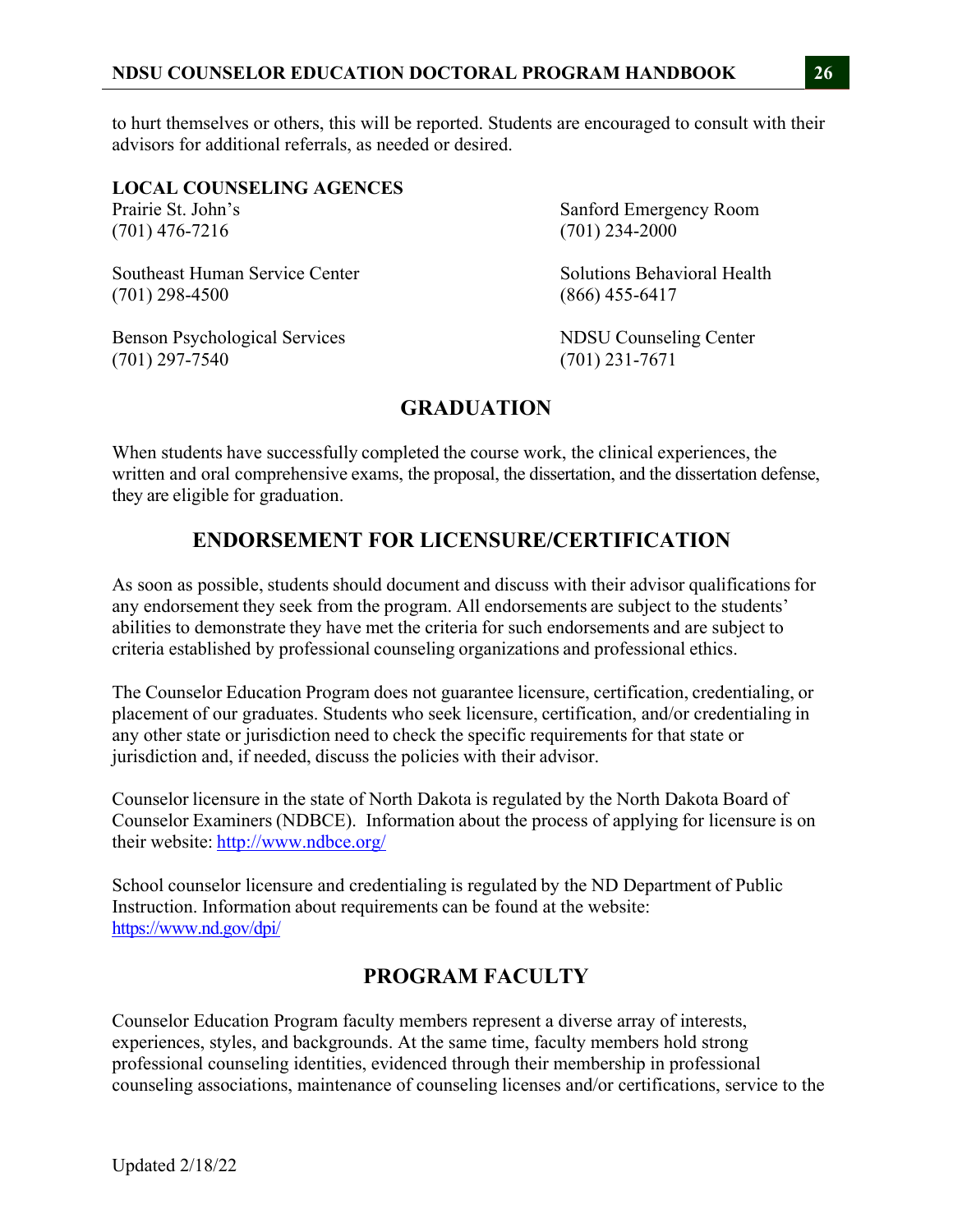counseling profession, professional development, and research related to counseling. Faculty members seek to embrace an inclusive learning environment.

## **Jill R. Nelson, Ph.D.**

*Professor Doctoral Program Coordinator Associate Dean*  **Doctorate**: Kent State University – 2005 **Degree Field**: Counselor Education and Supervision **Areas of Specialization**: Shame and Shame resilience, Community Mental Wellness, Qualitative research, and Leadership **Contact**: SGC C119 1919 North University Drive NDSU Dept. 2625 PO Box 6050 Fargo, ND 58108 (701) 231-7415 Jill.R.Nelson@ndsu.edu

## **Carol E. Buchholz Holland, Ph.D., NCC**

*Associate Professor School Counseling Coordinator*  **Doctorate**: Kansas State University – 2005 **Degree Field**: Counselor Education and Supervision **Areas of Specialization**: School Counseling, Career Education, Crisis Management Preparation, Trauma, Solution-Focused Counseling **Contact**: SGC C120 1919 North University Drive NDSU Dept. 2625 PO Box 6050 Fargo, ND 58108 (701) 231-7103 Carol.E.Buchholz@ndsu.edu



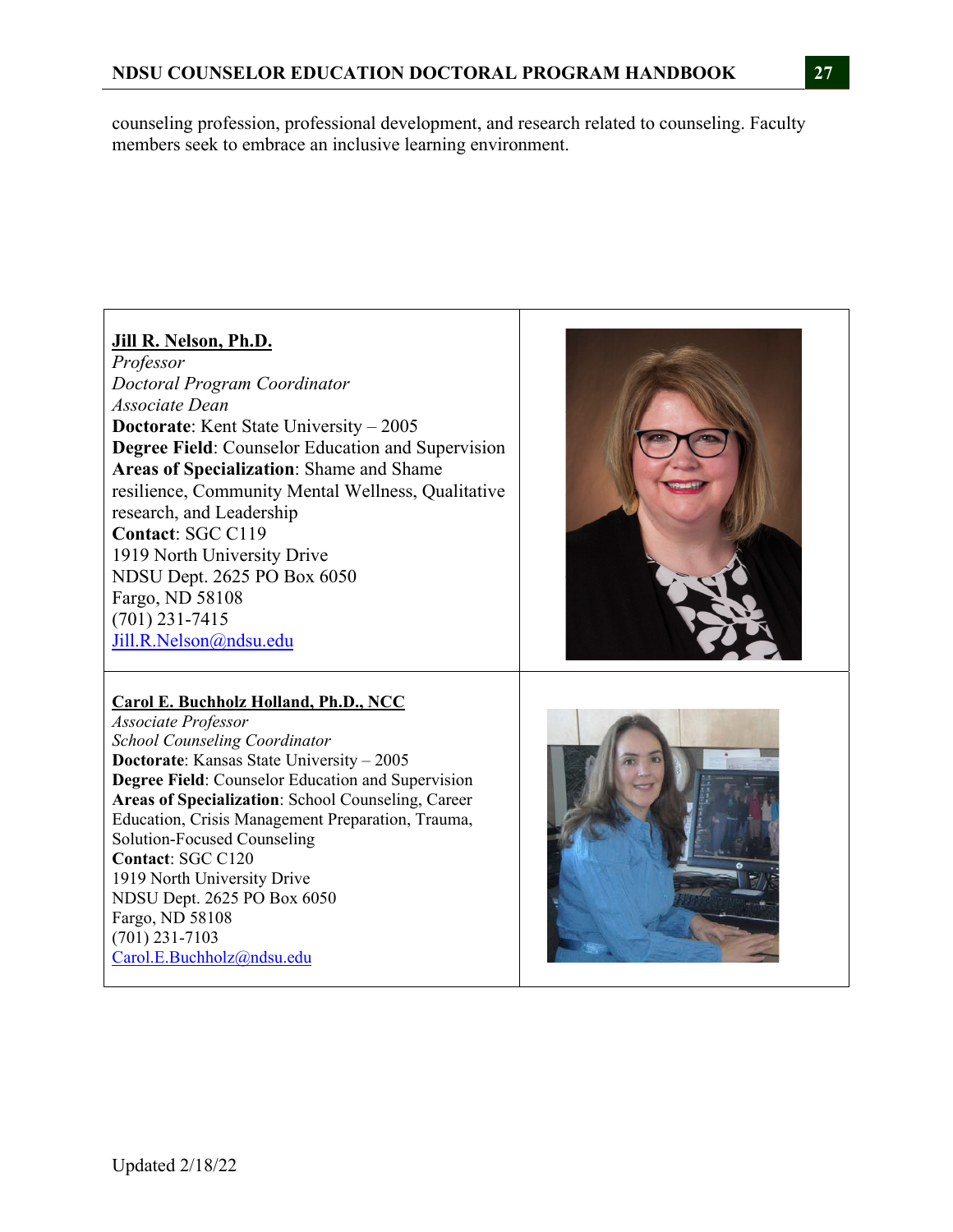#### **Todd F. Lewis, Ph.D., LPC, NCC**

*Professor* 

*Clinical Mental Health Counseling Coordinator*  **Doctorate**: Kent State University – 2002 **Degree Field**: Counselor Education and Supervision **Areas of Specialization**: Addictive Behaviors; Collegiate Binge Drinking; Motivational Interviewing; Adlerian, Gestalt, and Existential Approaches to Counseling; Theoretical Explanations of Substance Abuse; Quantitative Research and Data Analysis Methodologies **Contact**: SGC C114 1919 North University Drive NDSU Dept. 2625 PO Box 6050 Fargo, ND 58108 (701) 231-7306 Todd.Lewis@ndsu.edu

## **Jodi L. Tangen, Ph.D., NCC, ACS**

*Associate Professor Program Coordinator*  **Doctorate**: The University of North Carolina at Greensboro – 2015 **Degree Field**: Counseling and Counselor Education **Areas of Specialization**: Spirituality/religion in counseling; Existential and Jungian theories; multicultural and feminist theory and practice; clinical supervision; relational depth **Contact**: SGC C115 1919 North University Drive NDSU Dept. 2625 PO Box 6050 Fargo, ND 58108 (701) 231-7676 Jodi.Tangen@ndsu.edu



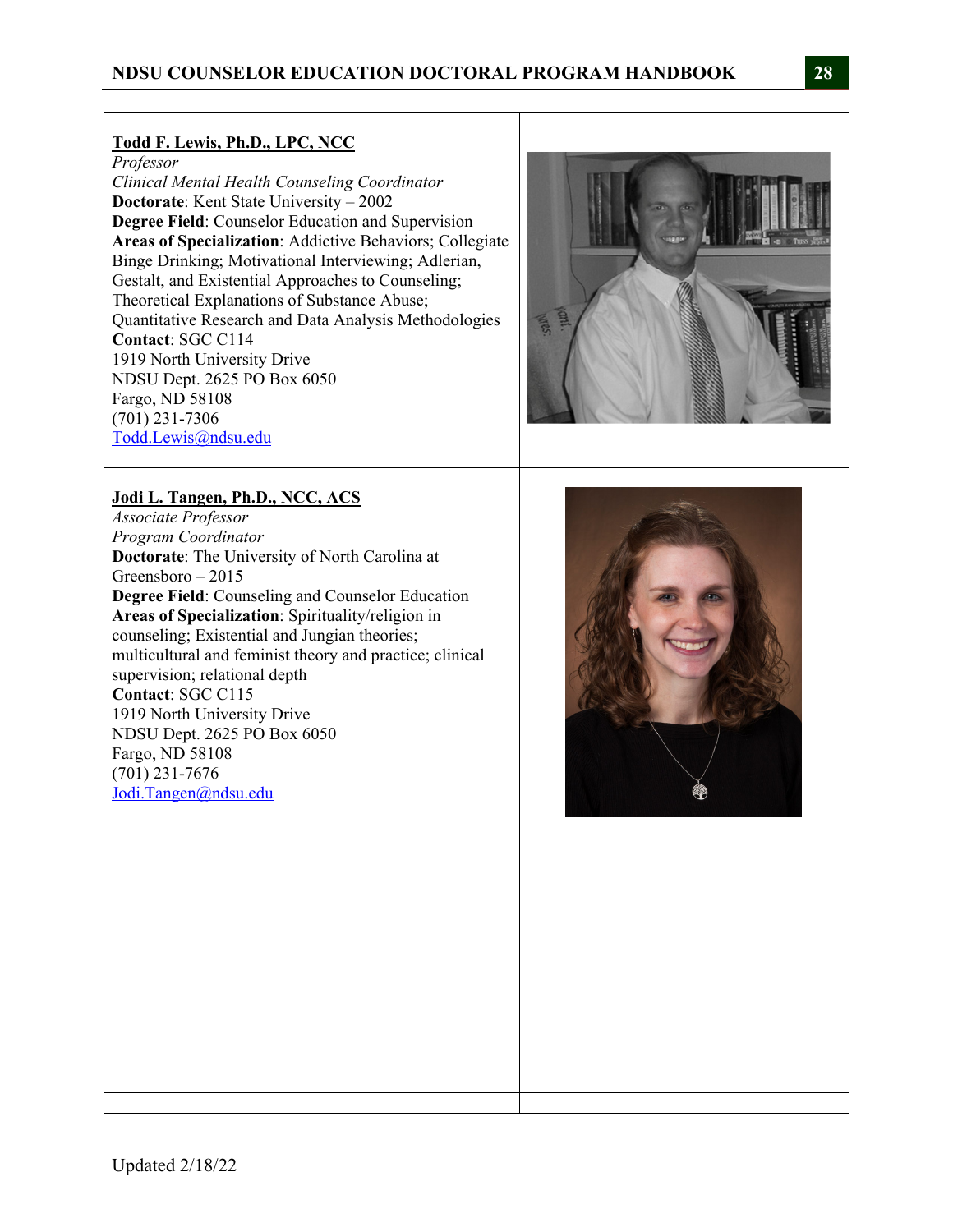#### **Jessica Danielson, Ph.D., LPCC-S, NCC**

*Clinical Assistant Professor Clinic & Field Experience Coordinator*  **Doctorate**: North Dakota State University - 2018 **Degree Field**: Counselor Education and Supervision **Areas of Specialization**: Female partner family formation; creative pedagogy in counselor education and supervision; marginalized counselor identities; power and privilege in academia; feminist issues **Contact**: SGC C121 1919 North University Drive NDSU Dept. 2625 PO Box 6050 Fargo, ND 58108 Jessica.danielson.1@ndsu.edu

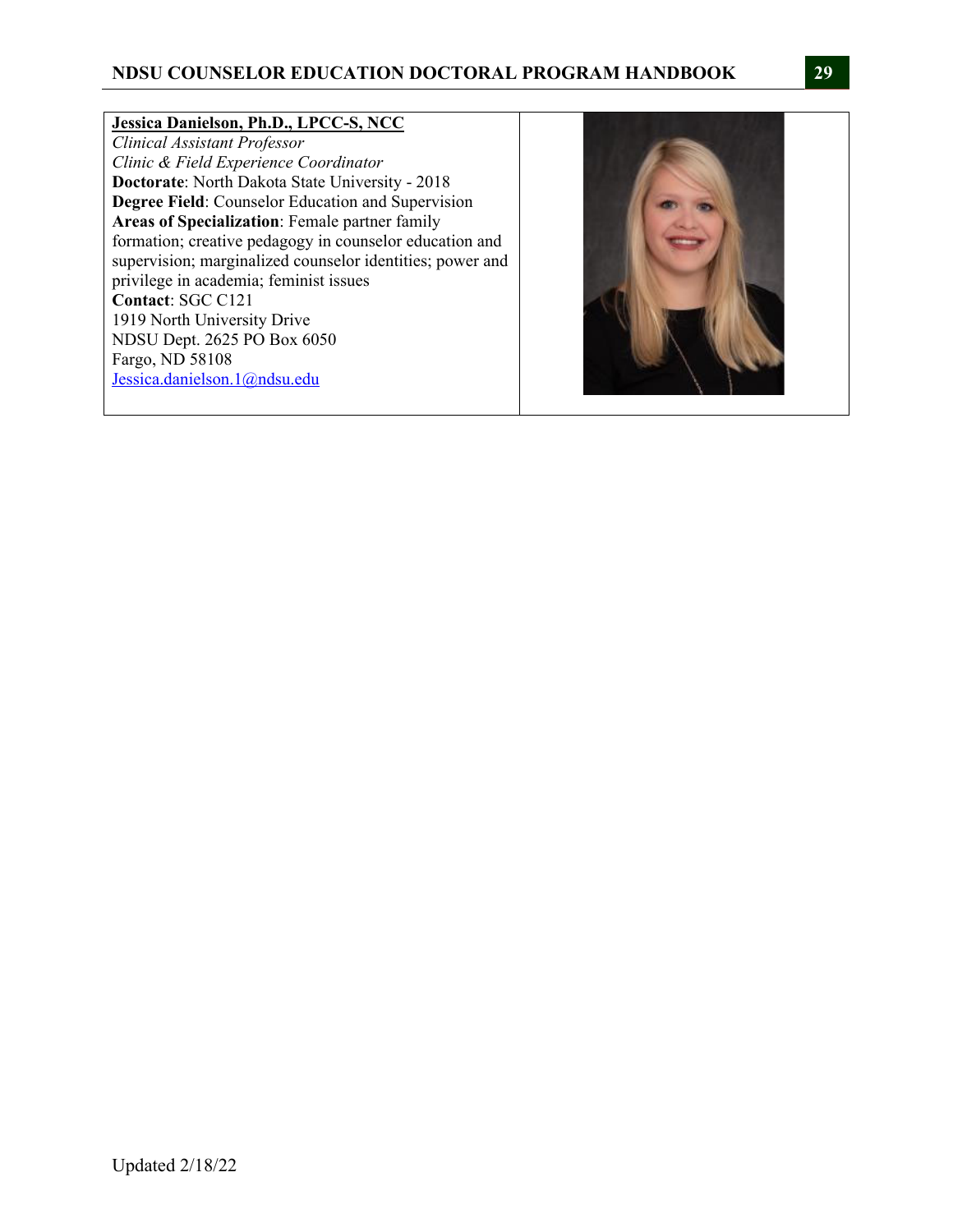## **AGREEMENT**

Please read, sign, and submit the following agreement *before* you begin your first course in the Counselor Education Program. Failure to submit this agreement may result in disciplinary action.

Student Name (Please Print):

I hereby attest that I have read and understand the most current *Counselor Education Doctoral Program Handbook* and *NDSU Graduate Bulletin* and will adhere to the policies, rules, standards, practices, and procedures located therein.

I understand that Counselor Education faculty members will closely monitor my academic progress, my professional and ethical performance, and my overall fitness for the counseling profession.

I acknowledge that I may be subject to disciplinary/remedial action and/or dismissal from the NDSU Counselor Education Program if I fail to maintain a 3.0 GPA, engage in unethical behavior, show signs of problems of professional competence and/or characterological issues, and/or fail to demonstrate a satisfactory level of professional performance. Any documentation of such actions will become part of my permanent academic record.

I understand that I am responsible for my progression through the Counselor Education Program and that I should contact my advisor if I have any questions or concerns.

| <b>Student Signature:</b> |  |
|---------------------------|--|
|                           |  |

Advisor Signature: \_\_\_\_\_\_\_\_\_\_\_\_\_\_\_\_\_\_\_\_\_\_\_\_\_\_\_ Date: \_\_\_\_\_\_\_\_\_\_\_\_\_\_\_\_\_\_\_\_\_

Received Date: \_\_\_\_\_\_\_\_\_\_\_\_\_\_\_\_\_\_\_\_\_\_\_\_\_\_\_\_\_\_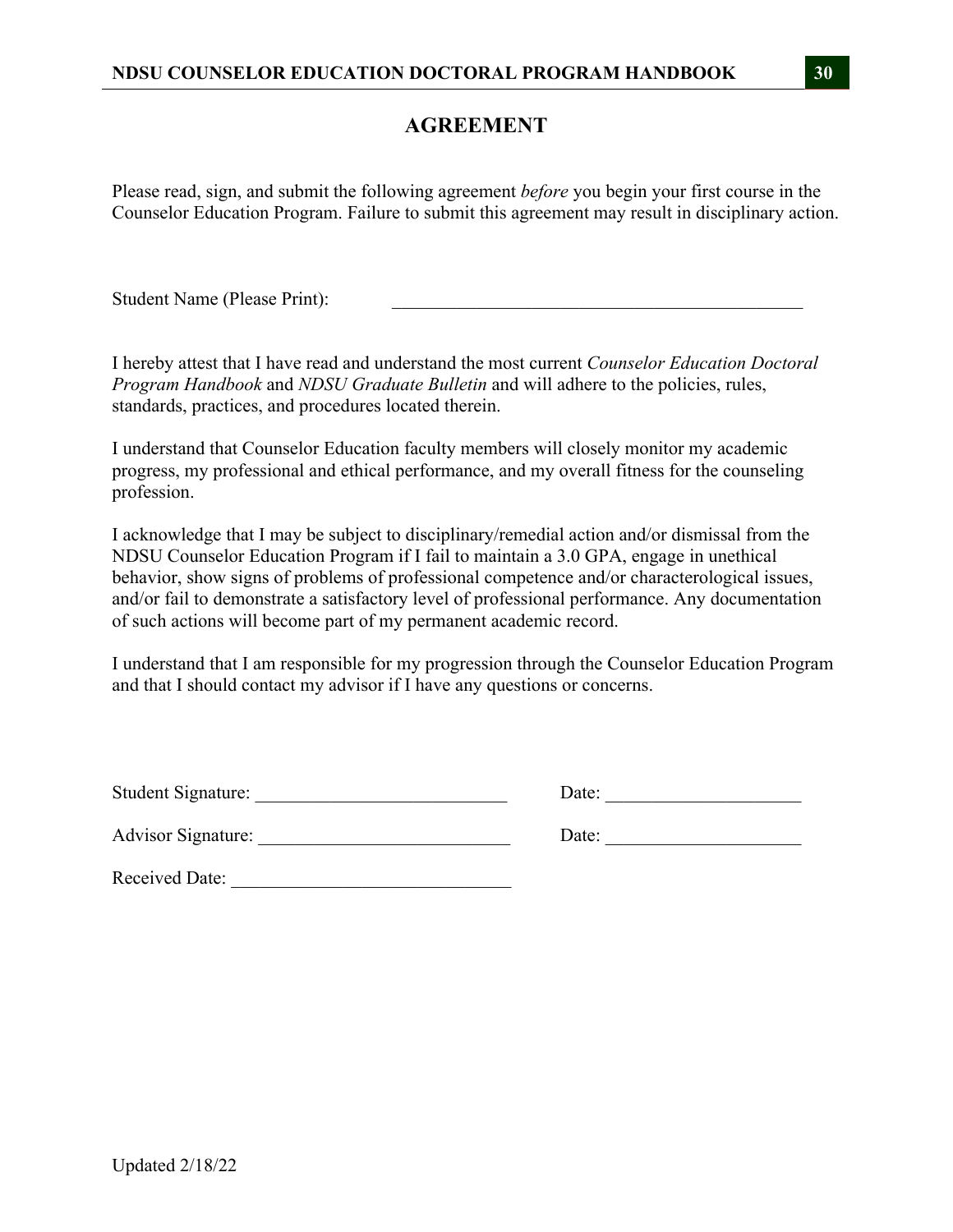## **APPENDIX A: CACREP 2016 Standards**

|                | <b>CACREP 2016 Doctoral Standards</b>                                                                 |
|----------------|-------------------------------------------------------------------------------------------------------|
|                | 1. Counseling                                                                                         |
| a.             | scholarly examination of theories relevant to counseling                                              |
| b.             | integration of theories relevant to counseling                                                        |
| $\mathbf{c}$ . | conceptualization of clients from multiple theoretical perspectives                                   |
| d.             | evidence-based counseling practices                                                                   |
| e.             | methods for evaluating counseling effectiveness                                                       |
| f.             | ethical and culturally relevant counseling in multiple settings                                       |
|                | 2. Supervision                                                                                        |
| a.             | purposes of clinical supervision                                                                      |
| b.             | theoretical frameworks and models of clinical supervision                                             |
| c.             | roles and relationships related to clinical supervision                                               |
| d.             | skills of clinical supervision                                                                        |
| e.             | opportunities for developing a personal style of clinical supervision                                 |
| f.             | assessment of supervisees' developmental level and other relevant characteristics                     |
| g.             | modalities of clinical supervision and the use of technology                                          |
| h.             | administrative procedures and responsibilities related to clinical supervision                        |
| i.             | evaluation, remediation, and gatekeeping in clinical supervision                                      |
| $\mathbf{j}$ . | legal and ethical issues and responsibilities in clinical supervision                                 |
| k.             | culturally relevant strategies for conducting clinical supervision                                    |
|                | 3. Teaching                                                                                           |
| a.             | roles and responsibilities related to educating counselors                                            |
| b.             | pedagogy and teaching methods relevant to counselor education                                         |
| c.             | models of adult development and learning                                                              |
| d.             | instructional and curriculum design, delivery, and evaluation methods relevant to counselor education |
| e.             | effective approaches for online instruction                                                           |
| f.             | screening, remediation, and gatekeeping functions relevant to teaching                                |
| g.             | assessment of learning                                                                                |
| h.             | ethical and culturally relevant strategies used in counselor preparation                              |
| i.             | the role of mentoring in counselor education                                                          |
|                | 4. Research and Scholarship                                                                           |
| a.             | research designs appropriate to quantitative and qualitative research questions                       |
|                | b. univariate and multivariate research designs and data analysis methods                             |
|                | qualitative designs and approaches to qualitative data analysis                                       |
| d.             | emergent research practices and processes                                                             |
| e.             | models and methods of instrument design                                                               |
| f.             | models and methods of program evaluation                                                              |
| g.             | research questions appropriate for professional research and publication                              |
| h.             | professional writing for journal and newsletter publication                                           |
| 1.             | professional conference proposal preparation                                                          |
| $\mathbf{j}$ . | design and evaluation of research proposals for a human subjects/institutional review board review    |
| k.             | grant proposals and other sources of funding                                                          |
| 1.             | ethical and culturally relevant strategies for conducting research                                    |
|                | 5. Leadership and Advocacy                                                                            |
| a.             | theories and skills of leadership                                                                     |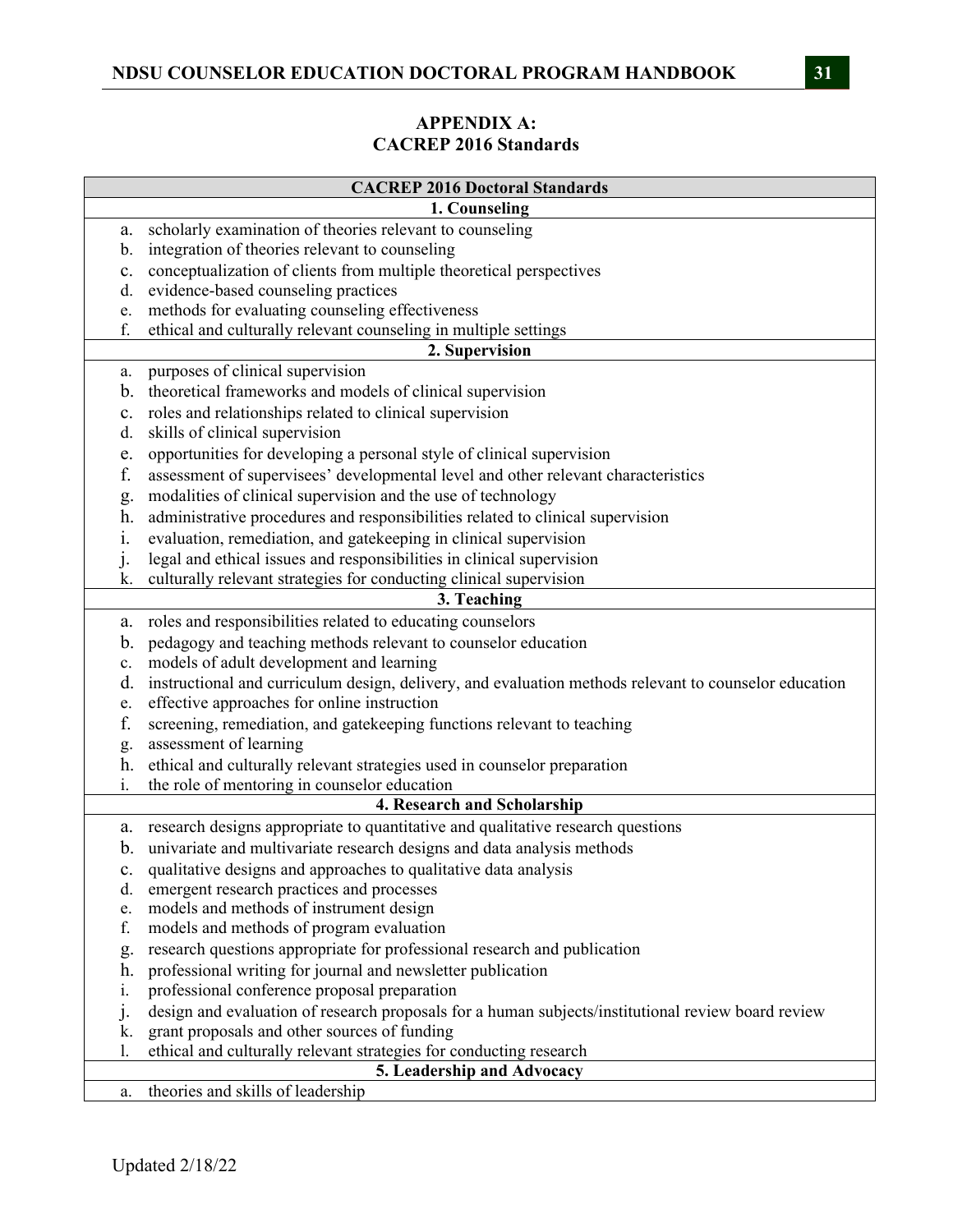- b. leadership and leadership development in professional organizations
- c. leadership in counselor education programs
- d. knowledge of accreditation standards and processes
- e. leadership, management, and administration in counseling organizations and other institutions
- f. leadership roles and strategies for responding to crises and disasters
- g. strategies of leadership in consultation
- h. current topical and political issues in counseling and how those issues affect the daily work of counselors and the counseling profession
- i. role of counselors and counselor educators advocating on behalf of the profession and professional identity
- j. models and competencies for advocating for clients at the individual, system, and policy levels
- k. strategies of leadership in relation to current multicultural and social justice issues
- l. ethical and culturally relevant leadership and advocacy practices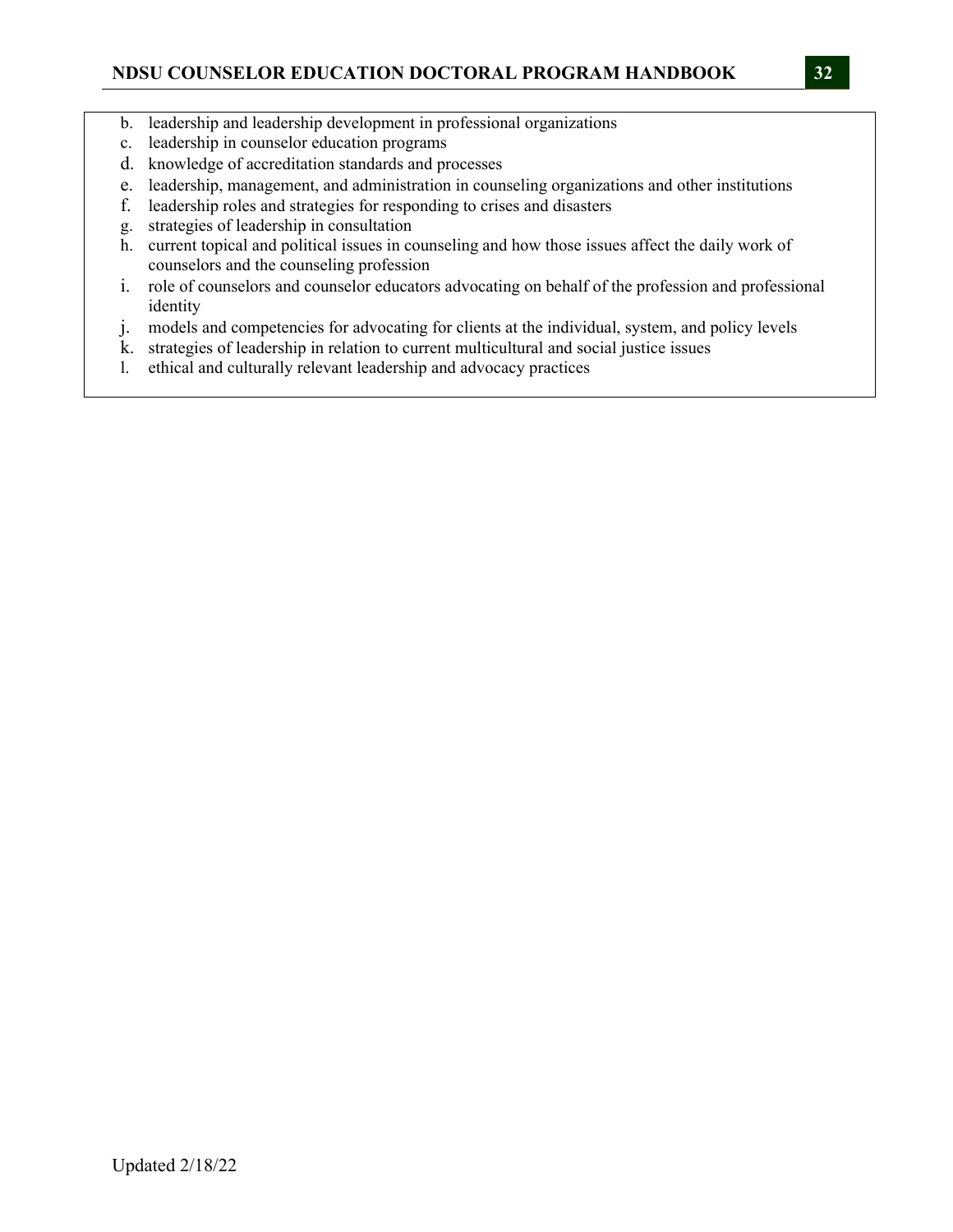### **APPENDIX B: Timeline**

First Semester:

- Meet with your temporary advisor.
- Complete the *Plan of Study* for the program and select your committee.
- Any changes to the plan of study must be approved by your advisor and accompanied by the *Request for Change of Plan of Study.* See https://www.ndsu.edu/gradschool/current\_students/forms
- Sign up for PhD Internship and complete the *Internship Semester Goals and Intentions Form.*

Subsequent Coursework Semesters:

- Select your new advisor and meet with them at least once each semester.
- Continue coursework.
- Sign up for PhD Internship and complete the *Internship Semester Goals and Intentions Form* for each semester of internship.

Comprehensive Exam Semester:

- Ensure that you have completed all your coursework (you could have 1-2 courses left to complete).
- Familiarize yourself with the comprehensive examination policies. See this portion of the handbook.
- Meet with your advisor to discuss comprehensive examination topics and schedule an exam date.
- Two weeks prior to the examination date, complete the *Notification of Scheduled Examination* and submit to the graduate school. See https://www.ndsu.edu/gradschool/current\_students/forms
- Take the written comprehensive examination.
- Schedule and take oral examination.
- After the examination, complete the *Report of Preliminary Examination* and submit to the graduate school*.* See https://www.ndsu.edu/gradschool/current\_students/forms

Subsequent Dissertation Semesters:

- Meet regularly with your advisor to discuss your dissertation.
- Write chapters 1-3.
- Schedule your dissertation proposal meeting with your committee.
- Successfully propose your study (first three chapters).
- Complete the IRB for your study. Save the approval letter.
- Conduct your study.
- Write chapters 4-5.

#### Defense/Graduation Semester:

 Complete *Intent to Graduate* with the graduate school. See https://www.ndsu.edu/gradschool/current\_students/graduation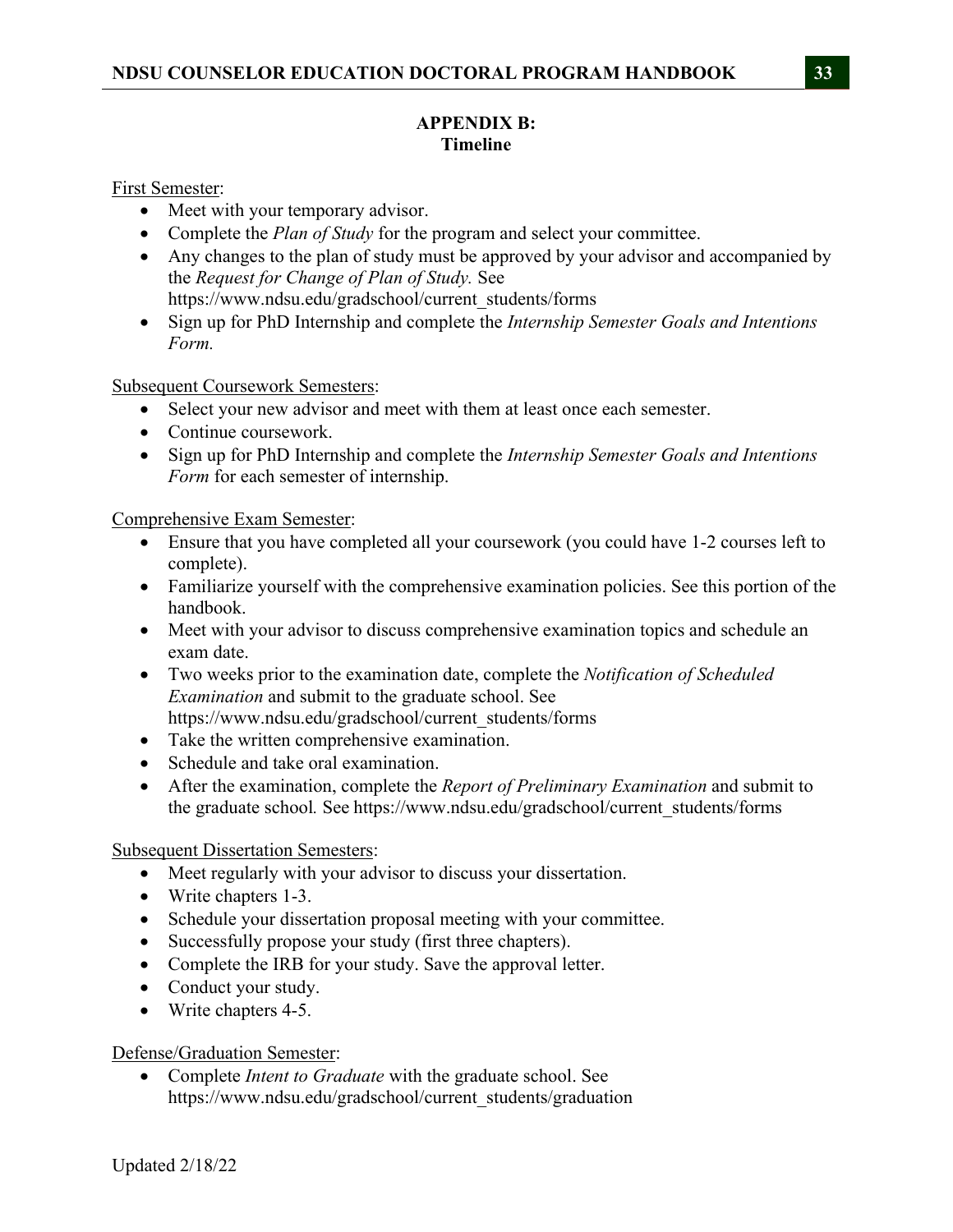- Meet regularly with your advisor to discuss your dissertation and schedule a defense date with committee members.
- Make an appointment to complete the dissertation video. See https://www.ndsu.edu/gradschool/graduating\_students/dissertation\_video/
- Two weeks prior to the defense, complete the *Notification of Scheduled Examination* and submit to the graduate school. See https://www.ndsu.edu/gradschool/current\_students/forms
- At least two weeks prior to the defense date, send your dissertation to your committee members.
- Within seven days after the defense, complete the *Report of Final Examination* and submit to the graduate school. See https://www.ndsu.edu/gradschool/current\_students/forms
- Complete the *IRB Compliance Notification* and submit to the graduate school. See https://www.ndsu.edu/fileadmin/gradschool.ndsu.edu/Forms/Student\_Forms/Disquisition IRB\_IACUC.pdf
- Make any required changes to your dissertation.
- Complete the Disquisition Approval Page and submit to the graduate school. See https://www.ndsu.edu/gradschool/current\_students/graduation/theses\_dissertations\_paper s/disquisition formatting
- Ensure that the formatting of your dissertation meets graduate school requirements. See this website for guidelines: https://www.ndsu.edu/gradschool/current\_students/graduation/theses\_dissertations\_paper s/disquisition formatting
- Submit your dissertation to the graduate school. See https://www.ndsu.edu/gradschool/graduating\_students/dtp/submit/
- Make the required payment to the graduate school.
- Graduate!!!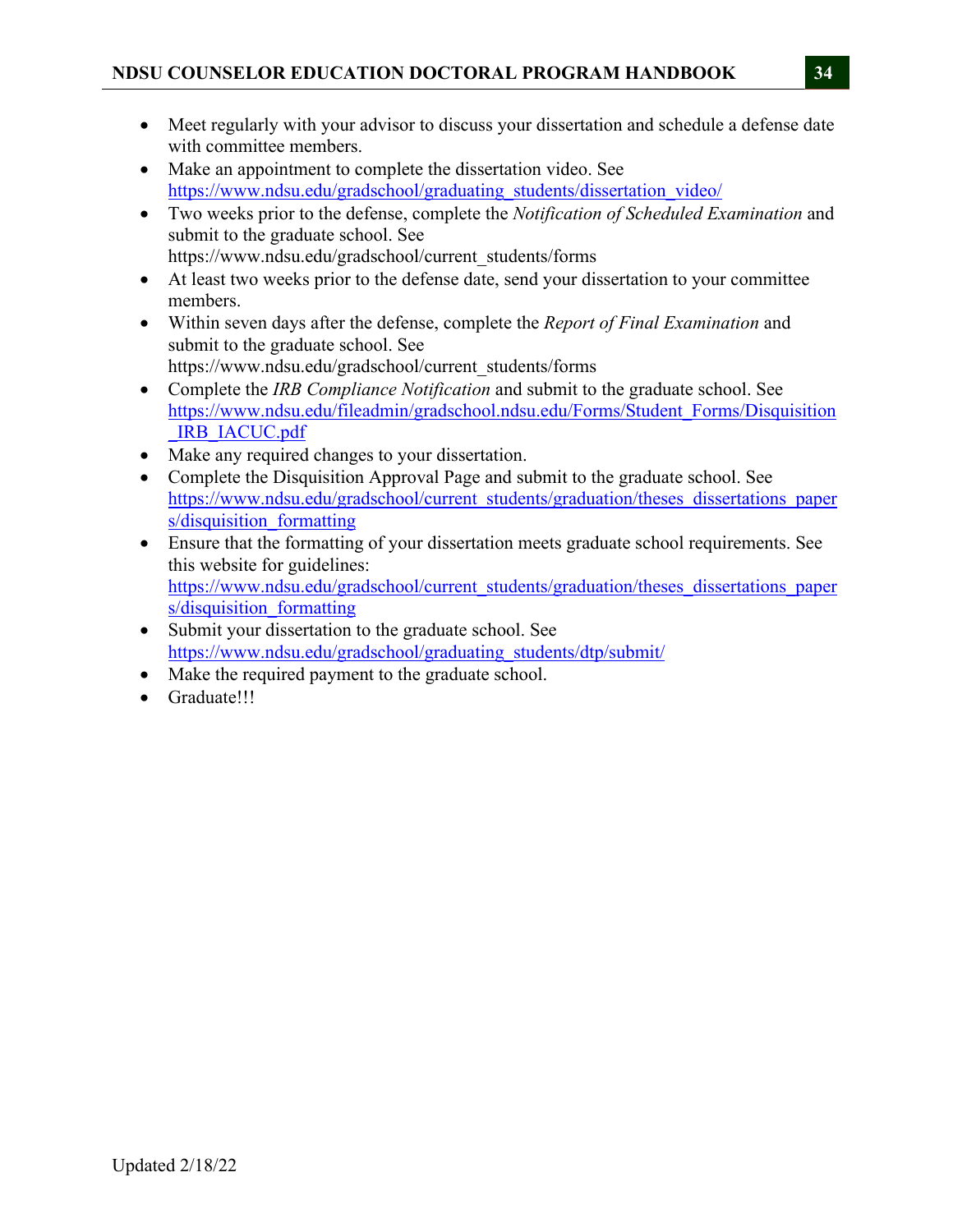## **APPENDIX C: Doctoral Course Requirements**

| <b>Required Courses</b>                                 |  |  |  |
|---------------------------------------------------------|--|--|--|
| <b>RESEARCH CORE</b>                                    |  |  |  |
| STAT 725 Applied Statistics                             |  |  |  |
| <b>Additional 3 credit Statistics class</b>             |  |  |  |
| CNED 876 Qualitative Research & Prog Eval or            |  |  |  |
| EDUC 872 Qualitative Research or                        |  |  |  |
| EDUC 886 Advanced Qualitative Research                  |  |  |  |
| CNED 879 Quantitative and Survey Research or            |  |  |  |
| EDUC 873 Case-Based Research and Stats or               |  |  |  |
| <b>EDUC 883 Survey Research</b>                         |  |  |  |
| <b>COUNSELOR EDUCATION CORE</b>                         |  |  |  |
| CNED 869 Instructional Theory and Practice in           |  |  |  |
| <b>Counselor Education and Supervision</b>              |  |  |  |
| <b>CNED 870 Counselor Supervision</b>                   |  |  |  |
| CNED 871 Advanced Multicultural Practice in             |  |  |  |
| <b>Counselor Education and Supervision</b>              |  |  |  |
| CNED 872 Advanced Counseling Theories                   |  |  |  |
| CNED 866 Leadership and Advocacy in Counselor Education |  |  |  |
| CNED 887 Prof Issues: Prof Dev, Consult & Publishing    |  |  |  |
| <b>CNED 894C Practicum</b>                              |  |  |  |
| CNED 894D Internship                                    |  |  |  |
| CNED 899 Dissertation** (15 credits)                    |  |  |  |
| Electives (2)                                           |  |  |  |
|                                                         |  |  |  |
| <b>TOTAL CREDITS = 60</b>                               |  |  |  |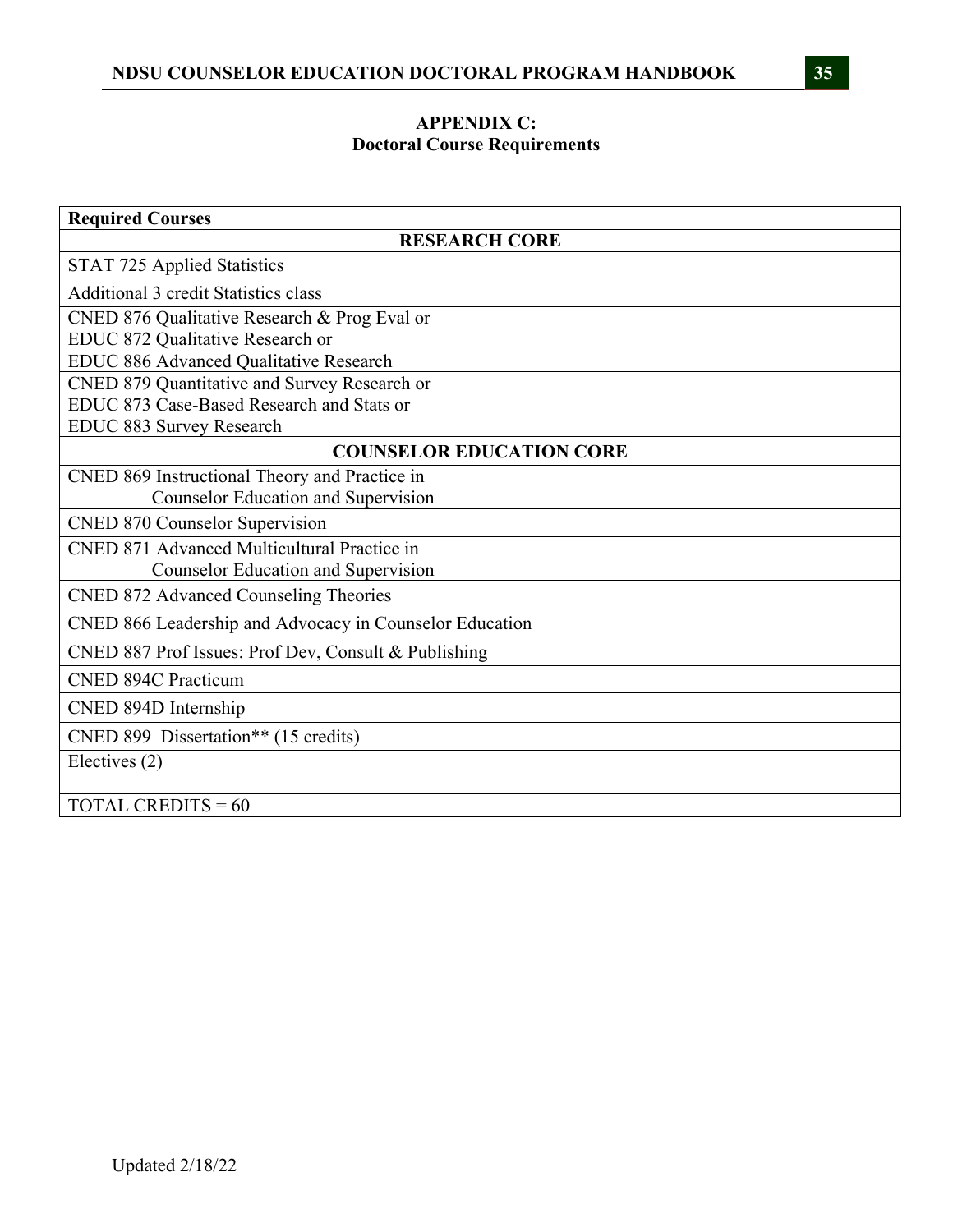### **APPENDIX E: SEMESTER DISPOSITIONS FORM / DISPOSITIONS INCIDENT REPORT**

#### **Counselor Education Program Professional Performance Review Policy**

**Note:** Faculty issuing this notification shall rate and describe each area of concern. Copies shall be provided to the student and the student's academic advisor.

Student:\_\_\_\_\_\_\_\_\_\_\_\_\_\_\_\_\_\_\_\_\_\_\_\_\_\_\_\_\_\_\_\_\_\_\_\_\_\_\_\_\_\_\_\_\_\_\_\_\_\_ Date: \_\_\_\_\_\_\_\_\_\_\_\_\_\_\_\_\_\_\_\_\_\_\_

Advisor/Instructor:

4 = Acceptable, no concerns

3 = Minor concerns, no student/advisor meeting required, ongoing faculty monitoring

2 = Moderate concerns, student/advisor meeting required, remediation needed

| 1 = Unacceptable, major concerns, student/advisor meeting required, serious remediation needed and/or dismissal |  |  |  |
|-----------------------------------------------------------------------------------------------------------------|--|--|--|
| from program                                                                                                    |  |  |  |

|    | 1. Openness to new ideas               | $1\,$   | $\sqrt{2}$     | $\mathfrak{Z}$ | $\overline{4}$ |
|----|----------------------------------------|---------|----------------|----------------|----------------|
|    | Changes Needed:                        |         |                |                |                |
|    |                                        |         |                |                |                |
|    |                                        |         |                |                |                |
|    |                                        |         |                |                |                |
|    |                                        |         |                |                |                |
|    |                                        |         |                |                |                |
|    |                                        |         |                |                |                |
| 2. | Flexibility                            | $1\,$   | $\overline{2}$ | $\mathfrak{Z}$ | $\overline{4}$ |
|    | Changes Needed:                        |         |                |                |                |
|    |                                        |         |                |                |                |
|    |                                        |         |                |                |                |
|    |                                        |         |                |                |                |
|    |                                        |         |                |                |                |
|    |                                        |         |                |                |                |
|    |                                        |         |                |                |                |
|    |                                        |         |                |                |                |
| 3. | Cooperativeness with others            | $\,1\,$ | $\overline{2}$ | $\overline{3}$ | $\overline{4}$ |
|    | Changes Needed:                        |         |                |                |                |
|    |                                        |         |                |                |                |
|    |                                        |         |                |                |                |
|    |                                        |         |                |                |                |
|    |                                        |         |                |                |                |
|    |                                        |         |                |                |                |
|    |                                        |         |                |                |                |
| 4. | Willingness to accept and use feedback | $1\,$   | $\overline{2}$ | $\mathfrak{Z}$ | $\overline{4}$ |
|    | Changes Needed:                        |         |                |                |                |
|    |                                        |         |                |                |                |
|    |                                        |         |                |                |                |
|    |                                        |         |                |                |                |
|    |                                        |         |                |                |                |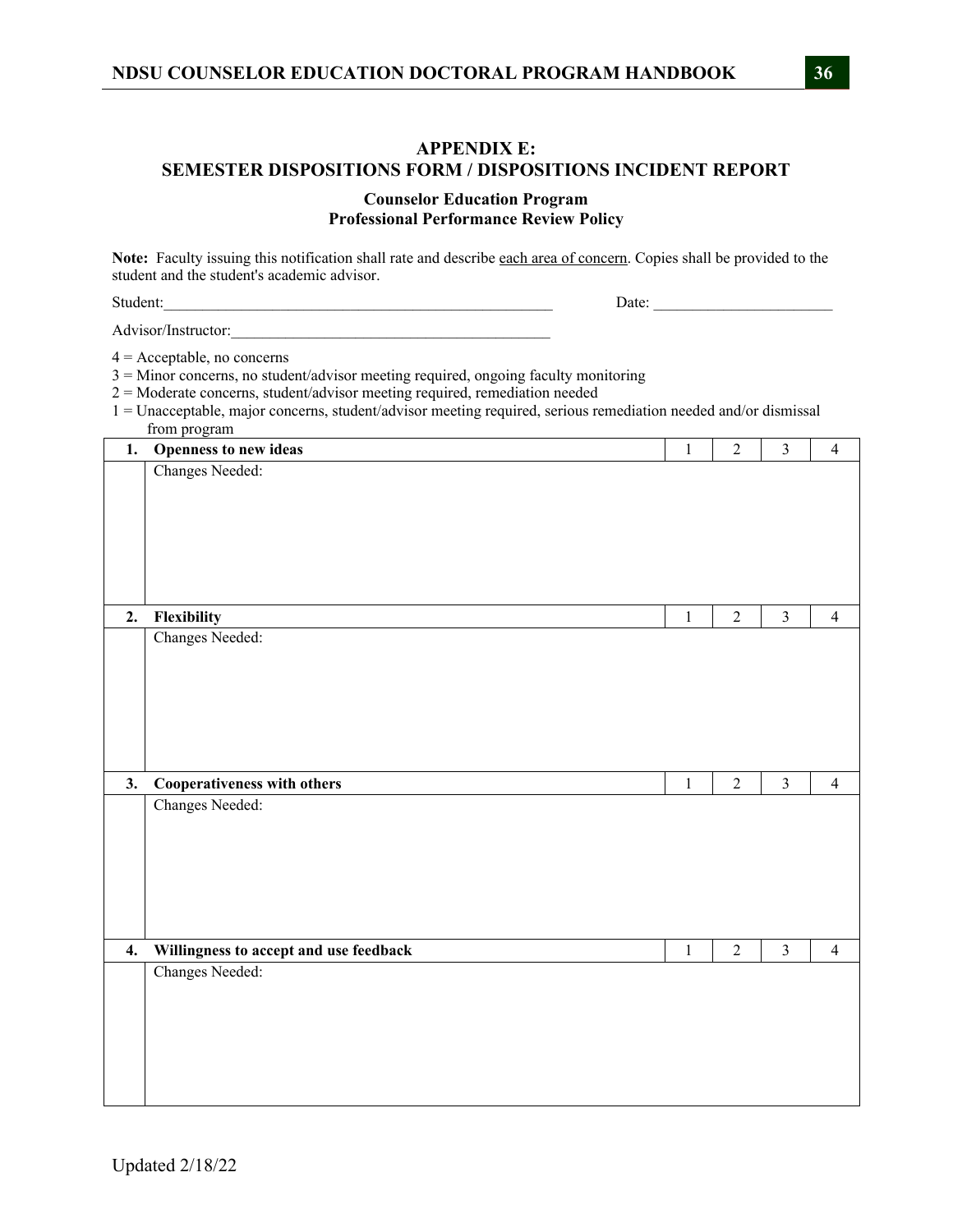|    |                                                           |              | $\sqrt{2}$     | $\mathfrak{Z}$          |                |
|----|-----------------------------------------------------------|--------------|----------------|-------------------------|----------------|
| 5. | Awareness of own impact on others                         | $\,1$        |                |                         | $\overline{4}$ |
|    | Changes Needed:                                           |              |                |                         |                |
|    |                                                           |              |                |                         |                |
|    |                                                           |              |                |                         |                |
|    |                                                           |              |                |                         |                |
|    |                                                           |              |                |                         |                |
|    |                                                           |              |                |                         |                |
|    |                                                           |              |                |                         |                |
| 6. | Ability to deal with conflict                             | $\mathbf{1}$ | $\overline{c}$ | $\mathfrak{Z}$          | $\overline{4}$ |
|    | Changes Needed:                                           |              |                |                         |                |
|    |                                                           |              |                |                         |                |
|    |                                                           |              |                |                         |                |
|    |                                                           |              |                |                         |                |
|    |                                                           |              |                |                         |                |
|    |                                                           |              |                |                         |                |
|    |                                                           |              |                |                         |                |
|    |                                                           |              |                |                         |                |
| 7. | Ability to accept personal responsibility                 | $\,1$        | $\sqrt{2}$     | $\mathfrak{Z}$          | $\overline{4}$ |
|    | Changes Needed:                                           |              |                |                         |                |
|    |                                                           |              |                |                         |                |
|    |                                                           |              |                |                         |                |
|    |                                                           |              |                |                         |                |
|    |                                                           |              |                |                         |                |
|    |                                                           |              |                |                         |                |
|    |                                                           |              |                |                         |                |
|    |                                                           |              |                |                         |                |
| 8. | Ability to express feelings effectively and appropriately | $\,1$        | $\sqrt{2}$     | $\overline{\mathbf{3}}$ | $\overline{4}$ |
|    |                                                           |              |                |                         |                |
|    | Changes Needed:                                           |              |                |                         |                |
|    |                                                           |              |                |                         |                |
|    |                                                           |              |                |                         |                |
|    |                                                           |              |                |                         |                |
|    |                                                           |              |                |                         |                |
|    |                                                           |              |                |                         |                |
|    |                                                           |              |                |                         |                |
|    |                                                           |              |                |                         |                |
|    | 9. Attention to ethical and legal concerns                | $\,1$        | $\sqrt{2}$     | $\mathfrak{Z}$          | $\overline{4}$ |
|    | Changes Needed:                                           |              |                |                         |                |
|    |                                                           |              |                |                         |                |
|    |                                                           |              |                |                         |                |
|    |                                                           |              |                |                         |                |
|    |                                                           |              |                |                         |                |
|    |                                                           |              |                |                         |                |
|    |                                                           |              |                |                         |                |
|    |                                                           |              |                |                         |                |
|    | 10. Initiative and motivation                             | $\,1\,$      | $\overline{2}$ | $\overline{3}$          | $\overline{4}$ |
|    | Changes Needed:                                           |              |                |                         |                |
|    |                                                           |              |                |                         |                |
|    |                                                           |              |                |                         |                |
|    |                                                           |              |                |                         |                |
|    |                                                           |              |                |                         |                |
|    |                                                           |              |                |                         |                |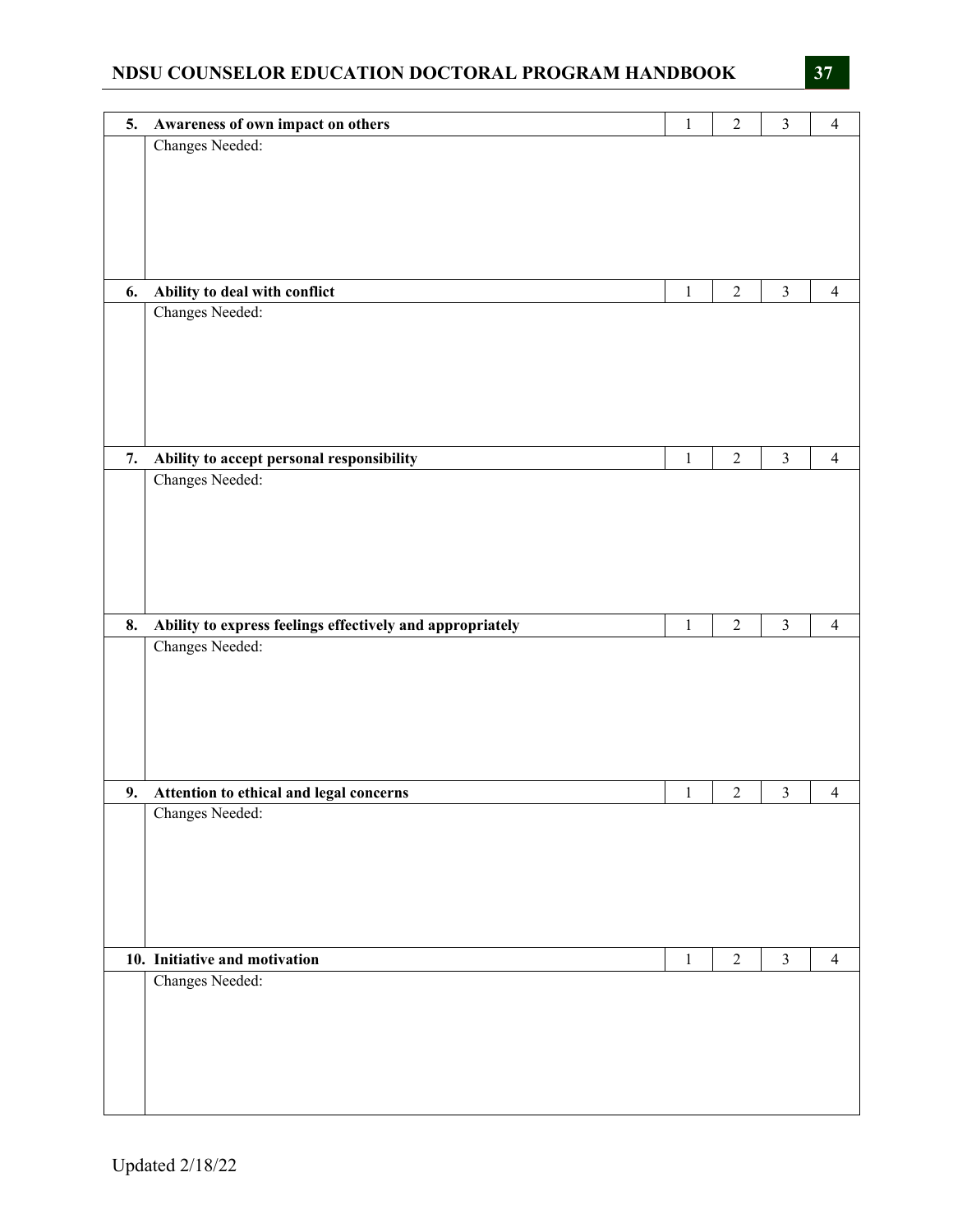| 11. Attention to and sensitivity to diversity issues | Τ. | $\overline{2}$ | 3              | $\overline{4}$ |
|------------------------------------------------------|----|----------------|----------------|----------------|
| Changes Needed:                                      |    |                |                |                |
|                                                      |    |                |                |                |
|                                                      |    |                |                |                |
|                                                      |    |                |                |                |
|                                                      |    |                |                |                |
|                                                      |    |                |                |                |
|                                                      |    |                |                |                |
|                                                      |    |                |                |                |
| 12. Professionalism and professional identity        | 1  | 2              | $\mathfrak{Z}$ | $\overline{4}$ |
| Changes Needed:                                      |    |                |                |                |
|                                                      |    |                |                |                |
|                                                      |    |                |                |                |
|                                                      |    |                |                |                |
|                                                      |    |                |                |                |

#### **OVERALL PLAN OF ACTION** (if needed)

**SIGNATURES** (Only needed from student if there are any scores under a 3. Signatures indicate that the student and issuing faculty/advisor have met to discuss this notification and that the student has received a completed copy.)

Student:\_\_\_\_\_\_\_\_\_\_\_\_\_\_\_\_\_\_\_\_\_\_\_\_\_\_\_\_\_\_\_\_\_\_\_\_\_\_\_\_\_\_\_\_\_\_\_\_\_\_ Date: \_\_\_\_\_\_\_\_\_\_\_\_\_\_\_\_\_\_\_\_\_\_\_

Advisor/Instructor:\_\_\_\_\_\_\_\_\_\_\_\_\_\_\_\_\_\_\_\_\_\_\_\_\_\_\_\_\_\_\_\_\_\_\_\_\_\_\_\_\_ Date: \_\_\_\_\_\_\_\_\_\_\_\_\_\_\_\_\_\_\_\_\_\_\_